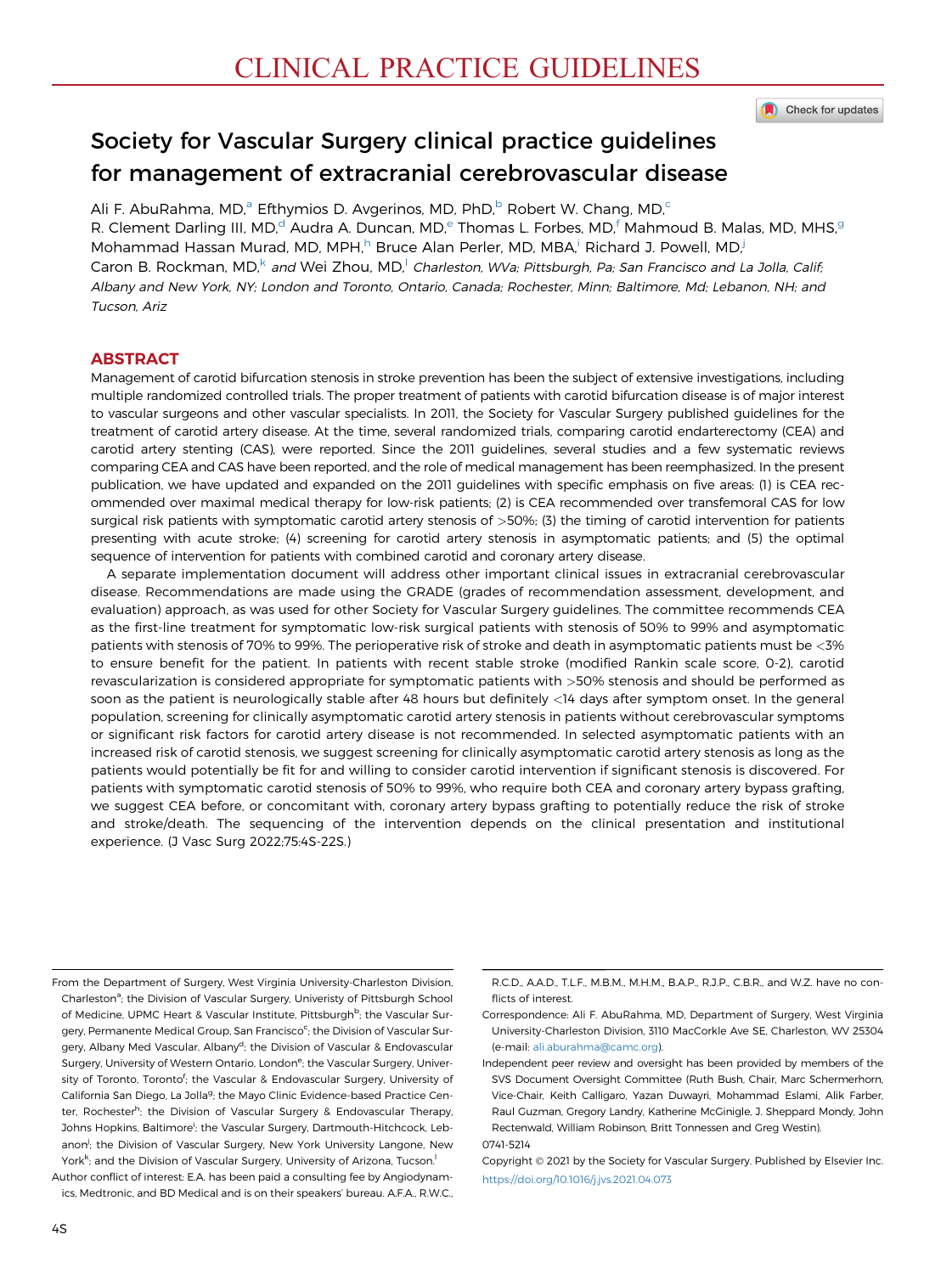## TABLE OF CONTENTS

| SUMMARY OF RECOMMENDATIONS                 |                 |
|--------------------------------------------|-----------------|
|                                            |                 |
|                                            |                 |
|                                            |                 |
|                                            |                 |
|                                            |                 |
| CEA vs TF-CAS in symptomatic stenosis      | 10 <sub>S</sub> |
| Transcarotid artery revascularization      | 10S             |
|                                            | 11S             |
| Evidence and rationale: Question 4A        | 13S             |
| Evidence and rationale: Question 4B        | 13S             |
| Atherosclerotic risk factors and medical   |                 |
| comorbidities predisposing toward an       |                 |
| increased prevalence of carotid artery     |                 |
|                                            | 13S             |
|                                            | 14S             |
|                                            | 14S             |
| Patients undergoing coronary artery bypass |                 |
|                                            | 15S             |
| Asymptomatic patients with an audible      | 15S             |
|                                            |                 |
| Asymptomatic patients with previous neck   | 15S             |
| Patients with abdominal aortic aneurysms.  | 16S             |
| Patients with clinically occult cerebral   |                 |
| infarction or high-risk factors on brain   |                 |
|                                            | 16S             |
| Evidence and rationale: Question 4C        | 17S             |
|                                            | 18S             |
|                                            | 18S             |
|                                            | 18S             |
|                                            |                 |

## SUMMARY OF RECOMMENDATIONS

- 1. Is CEA recommended over maximal medical therapy for asymptomatic carotid stenosis in low surgical risk patients?
- 1.1. For low surgical risk patients with asymptomatic carotid bifurcation atherosclerosis and stenosis of >70% (documented by validated duplex ultrasound or CTA/angiography), we recommend CEA with best medical therapy instead of maximal medical therapy alone for the long-term prevention of stroke and death. Level of recommendation: grade 1 (strong); quality of evidence: B (moderate).
- 2. Is CEA recommended over TF-CAS for low surgical risk patients with symptomatic carotid artery stenosis of >50%?
- 2.1. We recommend CEA over TF-CAS in low- and standard-risk patients with >50% symptomatic carotid artery stenosis. Level of recommendation: **grade** 1 (strong); quality of evidence: A (high).
- 3. What is the optimal timing of carotid intervention for patients presenting with acute stroke? Management of acute neurologic syndrome:
- 3.1. In patients with recent stable stroke (modified Rankin scale score 0-2), we recommend carotid revascularization for symptomatic patients with >50% stenosis to be performed as soon as the patient is neurologically stable after 48 hours but definitely before 14 days after the onset of symptoms. Level of recommendation: grade 1 (strong); quality of evidence: B (moderate).
- 3.2. In patients undergoing revascularization within the first 14 days after the onset of symptoms, we recommend CEA rather than carotid stenting. Level of recommendation: grade 1 (strong); quality of evidence: B (moderate).
- 3.3. We recommend against revascularization, regardless of the extent of stenosis for patients who experienced a disabling stroke, have a modified Rankin scale score of  $\geq$ 3, whose area of infarction is  $>$ 30% of the ipsilateral middle cerebral artery territory, or who have altered consciousness to minimize the risk of postoperative parenchymal hemorrhage. These patients can be reevaluated for revascularization later if their neurologic recovery is satisfactory. Level of recommendation: grade 1 (strong); quality of evidence: C (low).
- 4. Screening for carotid artery stenosis in asymptomatic patients
- 4A. Is screening for asymptomatic carotid stenosis recommended for the general population?
- 4.1. We recommend against routine screening for clinically asymptomatic carotid artery stenosis in individuals without cerebrovascular symptoms or significant risk factors for carotid artery disease. Level of recommendation: grade 1 (strong); quality of evidence: B (moderate).
- 4B. Is screening for carotid stenosis recommended for high-risk asymptomatic patients?
- 4.2. In selected asymptomatic patients who are at an increased risk of carotid stenosis, we suggest screening for clinically asymptomatic carotid artery stenosis, especially if patients are willing to consider carotid intervention if significant stenosis is discovered. Level of recommendation: grade 2 (weak); quality of evidence: B (moderate).
- 4C. What imaging test is best for screening for carotid stenosis in asymptomatic patients?
- 4.3. In asymptomatic patients who are undergoing screening for carotid artery stenosis, we recommend duplex ultrasound performed in an accredited vascular laboratory as the imaging modality of choice instead of CTA, MRA, or other imaging modalities. Level of recommendation: grade 1 (strong); quality of evidence: B (moderate).
- 5. What is the optimal sequence for intervention in patients with combined carotid artery stenosis and CAD?
- 5.1. For patients with symptomatic carotid stenosis of 50% to 99%, who require both CEA and CABG, we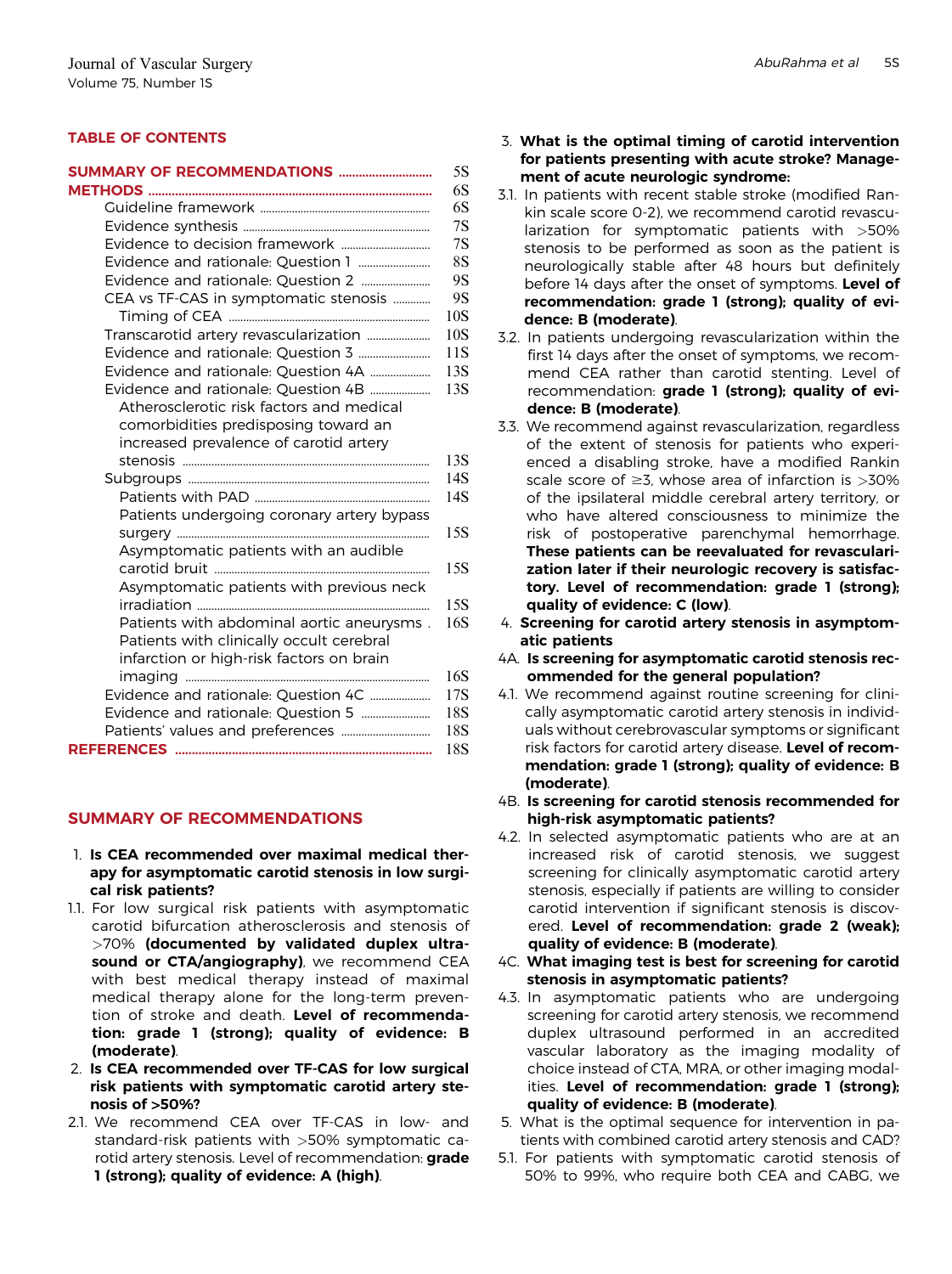suggest CEA before, or concomitant with, CABG to potentially reduce the risk of stroke and stroke/death. The sequencing of the intervention depends on the clinical presentation and institutional experience. Level of recommendation: grade 2 (weak); quality of evidence: C (low).

- 5.2. In patients with severe (70%-99%) bilateral asymptomatic carotid stenosis or severe asymptomatic stenosis and contralateral occlusion, we suggest CEA before, or concomitant with, CABG. Level of recommendation: grade 2 (weak); quality of evidence: C (low).
- 5.3. In patients requiring carotid intervention, staged or synchronous with coronary intervention, we suggest that the decision between CEA and CAS be determined by the timing of procedure, the need for anticoagulation or antiplatelet therapy, patient anatomy, and patient characteristics. Level of recommendation: grade 2 (weak); quality of evidence: B (moderate).

Management of extracranial cerebrovascular disease has been the focus of intense investigation and debate by multiple vascular specialists since the introduction of carotid endarterectomy (CEA) as a therapeutic modality for the prevention and treatment of stroke more than several decades earlier. The initial hopes that CEA could reverse the clinical course of stroke were proved false, and the role of surgical treatment of extracranial carotid and vertebral artery disease was defined by the results of the multicenter randomized clinical trial, the Joint Study on the Extracranial Circulation.<sup>[1](#page-14-0)</sup> That study of 5000 patients established the role of CEA in the treatment of minor stroke, transient ischemic attack (TIA), and amaurosis fugax and confirmed that surgery has a role in the treatment of established stroke, with a limited role for vertebral reconstruction in the treatment of cerebrovascular insufficiency. However, during the subsequent decades, with surgical refinements to CEA and the increasing detection of asymptomatic carotid stenosis identified using noninvasive vascular studies, CEA assumed a primarily prophylactic role for prevention of major stroke in asymptomatic patients and those with evidence of transient cerebral or ocular ischemia. Large prospective, randomized trials have established the role and efficacy of CEA in stroke prevention. $2-6$ 

During the past two decades, carotid artery stenting (CAS) has also evolved as a catheter-based alternative to CEA and medical therapy for stroke prevention and treatment. Approximately 135,000 interventions on lesions in the carotid bifurcation are performed annually in the United States. It has been reported that 90% are performed for patients without neurologic symptoms and that 11% are catheter-based procedures performed by a variety of specialists, including vascular surgeons, general surgeons, neurosurgeons, cardiologists, thoracic surgeons, interventional radiologists, and interventional neurologists.<sup>[7](#page-14-2)</sup> However, others believe that the best data we have regarding symptom status come from the Vascular Quality Initiative (VQI) and National Surgical Quality Improvement Program, with the proportion closer to 60% to 70%. $8$  Also, although these data might not be generalizable to the entire U.S. population, they are far better than the Nationwide Inpatient Sample data.<sup>[8](#page-14-3)</sup>

Because multiple options can be available for the treatment of a single disease entity, defining the optimal therapy can be challenging, especially, when multiple specialties, often with nonoverlapping expertise, are involved in these treatment options. Thus, extensive and often conflicting literature has developed around the current standard for the diagnosis and management of extracranial carotid disease. Four large, prospective, randomized trials have been reported comparing the efficacy of CEA and CAS in the management of extracranial carotid stenosis.<sup>9-12</sup> A meta-analysis comparing CAS and CEA, which included some of these trials, was published in the Journal of Vascular Surgery.<sup>[13](#page-15-0)</sup> Another recent meta-analysis conducted by the Mayo Clinic Evidence Practice Center and comparing CAS and CEA for symptomatic standard surgical risk patients also will be re-ported in the Journal of Vascular Surgery.<sup>[14](#page-15-1)</sup>

In 2011, the Society for Vascular Surgery (SVS) published clinical practice guidelines for the management of extracranial carotid artery disease in the Journal of Vascular Surgery.<sup>[15](#page-15-2)</sup> A multispecialty document also was published on the "Management of Patients with Extracranial Carotid and Vertebral Artery Disease.<sup>46</sup> More recently, the European Society for Vascular Surgery published their guidelines "Management of Atherosclerotic Carotid and Vertebral Artery Disease: 2017 Clinical Practice Guidelines of the Euro-pean Society for Vascular Surgery (ESVS).<sup>"[17](#page-15-4)</sup> Because of these publications, the Society for Vascular Surgery elected to update their 2011 guidelines, because vascular surgeons play a major, if not predominant, role in the treatment of patients with carotid bifurcation disease.

## **METHODS**

## Guideline framework

The writing committee met several times, both in person and via several conference calls, to select the most important issues and questions of major interest to the clinician to be addressed in the clinical practice guidelines. A systematic review and meta-analysis was conducted by the Mayo Clinic Evidence Practice Center to address these questions, which will be reported separately in the Journal of Vascular Surgery. These five issues and questions were as follows:

1. Is CEA recommended over maximal medical therapy for asymptomatic carotid stenosis in low surgical risk patients?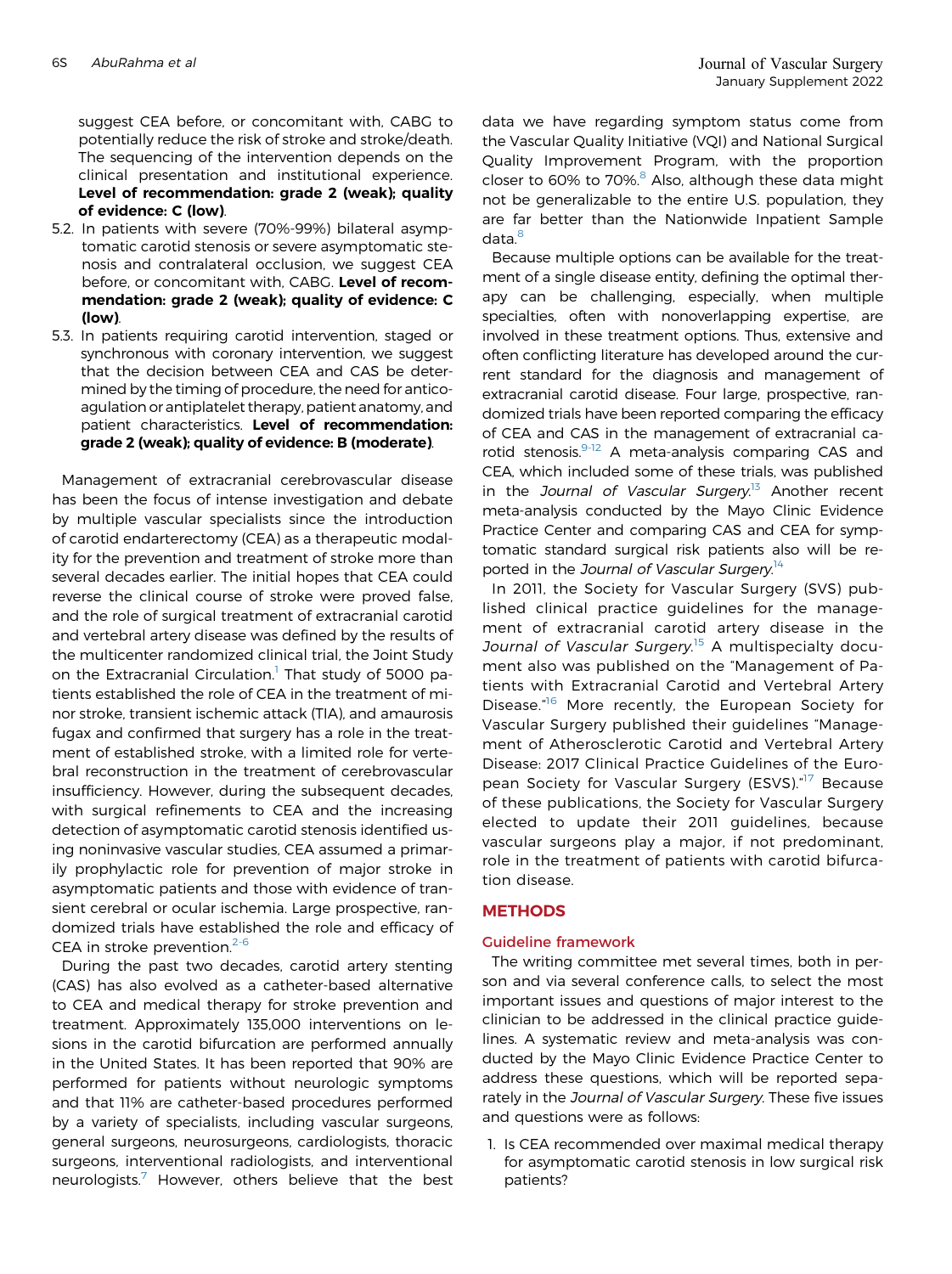- 3. What is the optimal timing of carotid intervention in patients presenting with acute stroke?
- 4. Screening for carotid artery stenosis in asymptomatic patients
- 5. What is the optimal sequence for intervention in patients with combined carotid and coronary artery disease (CAD)?

However, because several other important topics could not be covered in the clinical practice guidelines (eg, optimal modern medical therapy and risk factor modification, transcarotid artery reconstruction [TCAR]), these topics were addressed in separate comprehensive implementation document, which will be used as a reference for further details regarding the treatment of patients with extracranial cerebrovascular disease.

Each member of the committee was assigned responsibility for compiling information pertinent to a specific area of the document. These data were distributed to all members for review, and each area was subsequently discussed via conference calls. A consensus of the recommendation and level of evidence to support it was reached. Each recommendation in this document represents the unanimous opinion of the writing group.

The committee used the GRADE (grades of recommendation assessment, development, and evaluation) approach to rate the certainty of evidence (confidence in the estimates) and to grade the strength of the recom-mendations.<sup>[18](#page-15-5)</sup> This system, adopted by  $>100$  other organizations, has been adapted by the SVS to express the level of certainty as A, B, and C, consistent with high, moderate, and low certainty; respectively. The GRADE system categorizes recommendations as strong (grade 1) or weak, also called conditional (grade 2) according to the certainty of the evidence, the balance between desirable and undesirable effects, patient values and preferences, and other decisional factors. Grade 1 recommendations are meant to identify practices for which the benefit clearly outweighs the risk and can be adopted as a standard of care. Grade 2 recommendations are made when the benefits and risks are more closely matched or less certain; a situation in which shared decision-making is critical. A detailed explanation of the GRADE approach has been previously presented to the vascular surgery community.[19](#page-15-6)[,20](#page-15-7) The committee reached consensus for all the recommendations and the level of supporting evidence.

### Evidence synthesis

The committee commissioned several systematic reviews, which will be reported separately in a document titled "Society for Vascular Surgery Technical Review Supporting Guidelines on the Management of Carotid Artery Disease.<sup>4[14](#page-15-1)</sup> The protocols and inclusion criteria for the reviews were determined a priori through collaboration between the committee and the Mayo Clinic Evidence-Based Practice Center. The questions selected for the present guidelines were specified using the PICO (population, intervention, comparison, outcomes) framework and chosen based on the daily clinical dilemmas encountered by patients and surgeons in practice. Patient-important outcomes were chosen for decision-making.<sup>[21](#page-15-8)</sup> Meta-analyses were conducted when appropriate.

To make the guidelines more practical and helpful to clinicians, the committee drafted a second document to provide the implementation details and facilitate adoption and operationalization of the recommenda-tions.<sup>[22](#page-15-9)</sup> The implementation document is not an SVS guideline and should be considered as best practice identified by the committee based on their knowledge of the reported data and their clinical expertise.

## Evidence to decision framework

The guideline committee considered patient values and preferences and the feasibility and acceptability of the recommended interventions. The availability of surgical expertise and institutional experience were also factors that were considered when making the recommendations. Stroke prevention was considered the most critical outcome across all guideline questions, and the overall certainty of the evidence was dependent on the certainty for this outcome. The guideline committee made strong recommendations for the third question (timing of revascularization) despite the variable certainty of the direct evidence, based on additional indirect evidence and by placing greater value on avoiding the possibility of any worsening of neurologic deficits. The strong recommendation against routine screening for average risk patients was determined by the lack of comparative studies showing improvement in outcomes with screening.

Question 1: Is CEA recommended over maximal medical therapy for low surgical risk patients?

| Patients                                                                              | Intervention | Comparison              | <b>Outcomes</b>                      | Study<br>design             |
|---------------------------------------------------------------------------------------|--------------|-------------------------|--------------------------------------|-----------------------------|
| Asymptomatic low-risk<br>patients with $>70\%$<br>internal carotid artery<br>stenosis | <b>CEA</b>   | Maximal medical therapy | Stroke and death at 1<br>and 5 years | Randomized controlled trial |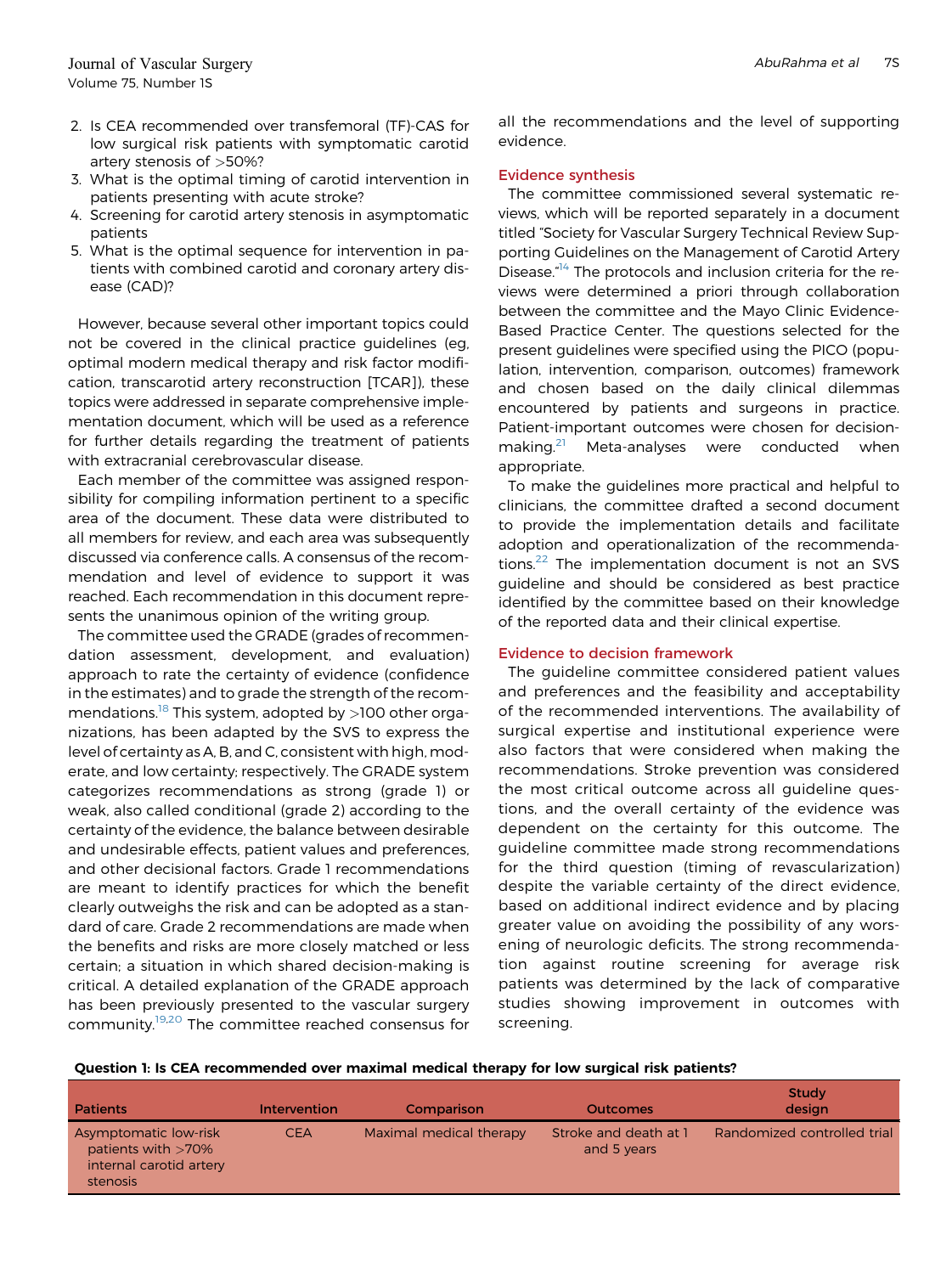Several randomized controlled trials (RCTs) compared CEA and best medical therapy. The results of the ACAS (asymptomatic carotid atherosclerosis study)<sup>2</sup> and ACST (asymptomatic carotid surgery trial)<sup>[5](#page-14-5)</sup> favored CEA in the treatment of low surgical risk patients with severe asymptomatic carotid artery stenosis. The ACAS, which randomized 1662 patients to immediate CEA vs medical therapy demonstrated the superiority of CEA over antiplatelet therapy alone for asymptomatic patients with carotid stenosis of >60% (5.1% for surgical patients and 11.0% for patients treated medically; aggregate risk reduction, 53%; 95% confidence interval [CI], 22%-72%).<sup>2</sup> The ACAS recommended CEA for patients aged <80 years as long as the expected combined stroke and mortality rate for the individual surgeon was not >3%. The conclusions from the ACAS were supported by a subsequent larger RCT that had randomized 3120 patients to immediate CEA vs medical therapy.<sup>[5](#page-14-5)</sup> That trial also showed an advantage in limiting stroke and death at 5 years for CEA compared with maximal medical therapy (4.1% vs 10.0%; 95% CI, 4.0%-7.8%). The long-term effectiveness of CEA for asymptomatic patients was confirmed by the longterm results of the ACST, as reported by Halliday et al. $23$ That trial had compared CEA and a medical arm, in which patients had primarily received antithrombotic and antihypertensive therapy. The results showed that the CEA arm (patients aged <75 years) experienced significantly lower perioperative and 10-year stroke rates (13.3% vs  $17.9\%$ ).<sup>[23](#page-15-10)</sup> The strength of these conclusions has been questioned owing to the relatively modest absolute benefits of CEA and the contention that the medical therapy arm did not reflect contemporary medical management. $24,25$  $24,25$  The question of whether modern medical therapy (including statins) is equivalent or superior to CEA or CAS has not yet been addressed by well-designed, appropriately funded, prospective, multicenter, and randomized trials. However, when the stroke rate of the patients receiving lipid-lowering medication in the ACST trial was analyzed, the patients who had undergone CEA with lipid-lowering medication had a lower stroke incidence compared with the medical therapy arm. However, the effect of CEA was not as great (0.7% vs 1.3% annually;  $P < .0001$ ) for those receiving lipid-lowering therapy compared with 1.8% vs 3.3% annually ( $P < .0001$ ) for those not receiving lipid-lowering therapy.<sup>[23](#page-15-10)</sup>

More recently, Howard et al $^{26}$  $^{26}$  $^{26}$  conducted a prospective population-based cohort study (Oxford vascular study) and systematic review and meta-analysis to analyze the correlation between ipsilateral stroke and the degree of asymptomatic carotid stenosis in patients treated with contemporary best medical therapy. They enrolled 2354 consecutive patients (2178 patients with carotid imaging studies), including 207 with 50% to 99% asymptomatic carotid stenosis. The ipsilateral stroke rate at 5 years for the patients with 70% to 99% carotid stenosis was

14.6% (6 of 53) compared with 0% for the 154 patients with 50% to <70% stenosis ( $P < .0001$ ). For patients with 80% to 99% carotid stenosis, the ipsilateral stroke rate was significantly greater than that for those with 50% to <80% stenosis: 5 of 34 (18.3%) vs 1 of 173 (1%;  $P <$  .0001). In their systematic review of 56 reports and 13,717 patients, 23 studies provided data on ipsilateral stroke and the degree of asymptomatic carotid stenosis in 8419 patients. Ipsilateral stroke was also linearly associated with the degree of ipsilateral carotid stenosis ( $P <$ .0001). Patients with 70% to 99% carotid stenosis (386 of 3778 patients) had a greater risk of ipsilateral stroke than those with 50% to  $<$  70% stenosis (181 of 3806 patients; odds ratio [OR] 2.1;  $P < .0001$ ). They concluded that the benefit of CEA might have been underestimated for patients with severe stenosis (>70%). In addition, the 5-year stroke risk was relatively low in those patients with <70% stenosis receiving contemporary best medical therapy.<sup>[26](#page-15-13)</sup>

Concerns have also been raised regarding whether the results of the previously described controlled trials could be attained in vascular surgical practice outside of clinical trials. Critics pointed out that these trials had been performed at centers of excellence and that the patients had been highly selected. However, subsequent reports of patients who would have been excluded from these trials suggested that the exclusion criteria did not falsely lower the complication rates. The combined stroke and death rates after CEA for patients defined as high risk or eligible for high-risk carotid registries varied from 1.4% to 3.6%, well within the American Heart Association guidelines.<sup>27-29</sup> Similarly, studies of large National Surgical Quality Improvement Program, state, and Medicare databases of 4000 to 35,000 patients demonstrated stroke and death rates as low as 2.2%, with a maximum of 6.9% (symptomatic patients only), suggesting that the results that conform to national guidelines are achievable across large patient populations.<sup>[7](#page-14-2),[30](#page-15-15),[31](#page-15-16)</sup> The role of TF-CAS or transcervical carotid artery revascularization (TCAR) is even less clear because no completed studies have compared these treatments for patients with asymptomatic carotid stenosis against best medical therapy.

Several upcoming, multicenter randomized trials have been designed to answer the role of modern pharmacologic therapy in the management of asymptomatic carotid stenosis. These trials include the SPACE-II (stent-protected angioplasty in asymptomatic carotid ar-tery stenosis) study<sup>[25](#page-15-12)</sup> and CREST-2. $32$ 

Recommendation 1.1: In low surgical risk patients with asymptomatic carotid bifurcation atherosclerosis and stenosis of >70% (documented by validated duplex ultrasound or computed tomography angiography [CTA]/angiography), we recommend CEA with best medical therapy over maximal medical therapy alone for the long-term prevention of stroke and death (grade IB).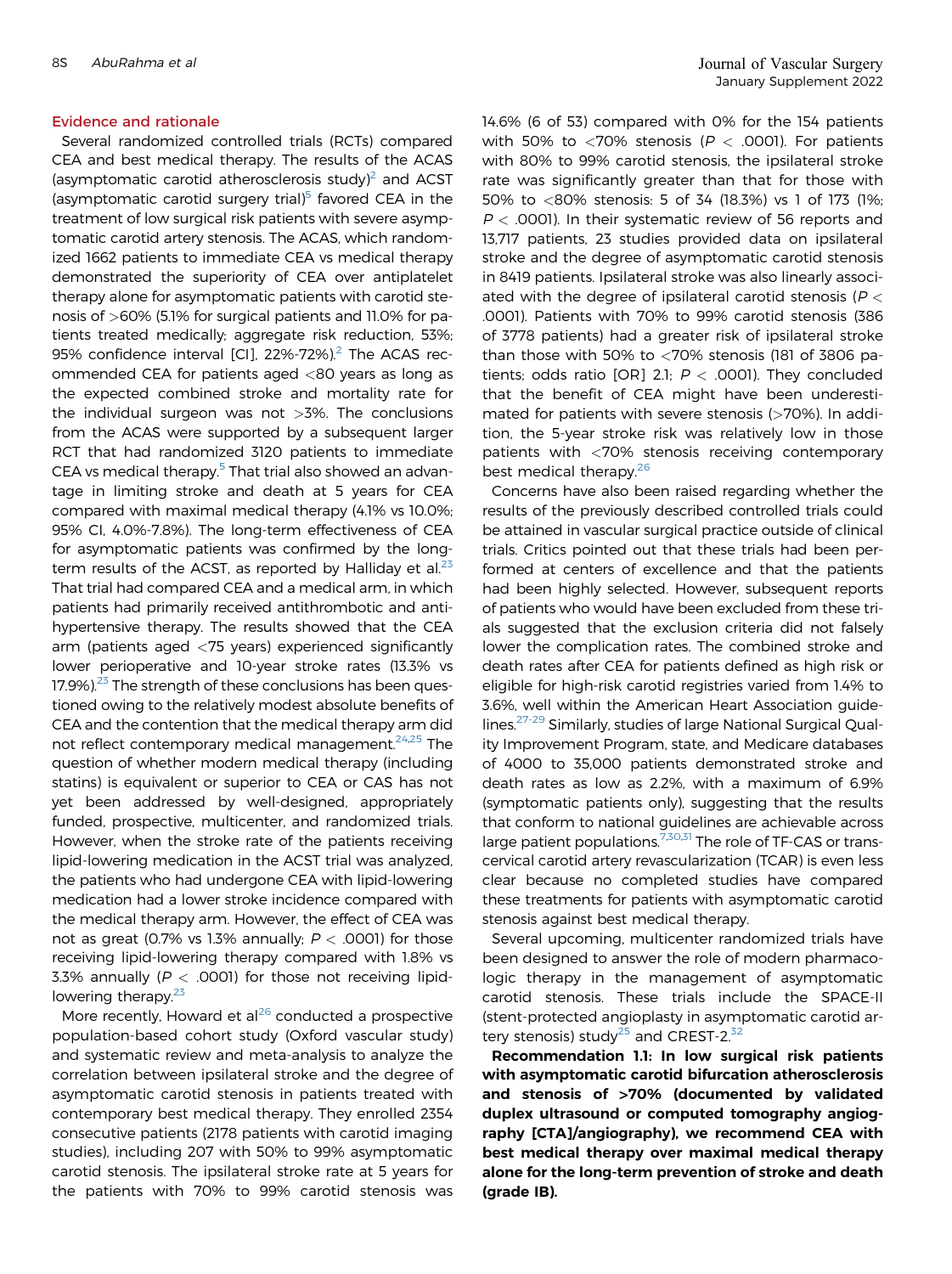| Question 2. Is CEA recommended over TF-CAS for low surgical risk patients with symptomatic carotid artery stenosis of |  |
|-----------------------------------------------------------------------------------------------------------------------|--|
| >50%?                                                                                                                 |  |

| <b>Patients</b>                                                                    | <b>Intervention</b> | Comparison | <b>Outcomes</b>                                | <b>Study design</b> | <b>Subgroups</b>                    |
|------------------------------------------------------------------------------------|---------------------|------------|------------------------------------------------|---------------------|-------------------------------------|
| Symptomatic low-risk<br>patients with > 50%<br>internal carotid artery<br>stenosis | <b>CEA</b>          | TF-CAS     | Stroke, death, and<br>myocardial<br>infarction | <b>RCT</b>          | 30 days, $>30$ days, $\geq$ 5 years |

Once a patient with clinically significant symptomatic carotid stenosis has been identified, appropriate treatment must be selected. Treatment is primarily directed at the reduction of stroke risk. In general, the rates of stroke, myocardial infarction (MI), and death have been used when comparing CAS against CEA. In most clinical trials comparing CAS with CEA, stroke, MI, and death have been given equal weight in determining a composite endpoint to test overall efficacy. Data from the CREST (carotid revascularization endarterectomy vs stenting trial),<sup>9</sup> however, indicated that stroke has amore significant effect on patients' quality of life at 1 year than does nonfatal MI. Because the primary goal of intervention for carotid stenosis is stroke prevention, in developing the recommendations, the committee placed more emphasis on the prevention of stroke and procedurally related death than on the occurrence of periprocedural MI. This could have resulted in committee recommendations that differed from the reported results from some trials in which these three endpoints were given equal weight in the analysis.

The threat of stroke in symptomatic patients with <50% stenosis has generally been considered to be small and typically will not warrant intervention. The ECST (European Carotid Surgery Trial) and NASCET (North American Symptomatic Carotid Endarterectomy Trial) demonstrated that CEA was unable to reduce the subsequent neurologic event rates in patients with symptoms of cerebral ischemia and bifurcation stenosis of <50% diameter reduction and was actually associated with increased morbidity compared with medical management.<sup>33-35</sup>

NASCET and ECST both demonstrated the benefit of CEA compared with maximal medical treatment for neurologically symptomatic patients with carotid stenosis with a reduced diameter of  $>50\%$ .<sup>[6,](#page-14-6)[33-35](#page-15-18)</sup> NASCET demonstrated a relative risk (RR) reduction of 65% and an absolute risk reduction in stroke of 17% at 2 years (26% in the medical arm vs 9% in the surgical arm) for patients with >70% carotid stenosis. ECST demonstrated a similar reduction in stroke risk after 3 years. The medical arm had a 26.5% stroke risk compared with 14.9% in the surgical group, an absolute risk reduction of 11.6%. In both studies, the risk of stroke in the medical arm and, therefore, the benefit of CEA, increased with an increasing degree of stenosis. The results of these trials established CEA as the treatment of choice for patients

with severe carotid stenosis and have been widely accepted throughout the medical community. The benefit of CEA for those with stenosis of 50% to 69% was more moderate-15.7% rate of stroke after CEA vs 22.2% rate of stroke with medical therapy at 5 years—but the difference was still statistically significant.<sup>[4](#page-14-7)</sup>

## CEA vs TF-CAS in symptomatic stenosis

A number of trials have examined the role of TF-CAS in the management of neurologically symptomatic patients with >50% diameter stenosis. Several early trials such as SAPPHIRE (stenting and angioplasty with protection in patients at high risk for endarterectomy) of high surgical risk patients demonstrated overall equivalence of CAS and CEA in the management of carotid stenosis, although the number of symptomatic patients was too small for a subgroup analysis.<sup>36</sup> Two large prospective randomized European trials, EVA-3S (endarterectomy vs angioplasty in patients with symptomatic severe carotid stenosis)<sup>11</sup> and SPACE1 (stent-supported percutaneous angioplasty of the carotid artery vs endarterectomy), $12$  examined the role of CAS vs CEA in neurologically symptomatic patients. EVA-3S showed statistically inferior 30-day outcomes for CAS compared with CEA. The 30-day incidence of any stroke or death was 3.9% after CEA (95% CI, 2.0-7.2) and 9.6% after TF-CAS (95% CI, 6.4-14.0). The RR of any stroke or death after CAS compared with CEA was 2.5 (95% CI, 1.2-5.1). The 30-day incidence of disabling stroke or death was 1.5% after CEA (95% CI, 0.5-4.2) and 3.4% after CAS (95% CI, 1.7-6.7); the RR was 2.2 (95% CI, 0.7-7.2). However, EVA-3S study was criticized because of the relatively low level of experience (minimum of 12 CAS cases or 35 supra-aortic trunk cases, of which 5 were CAS procedures) required in the CAS arm. The SPACE trial was designed to test the "equivalence" between CEA and CAS for patients with neurologic symptoms. However, the trial was stopped after the recruitment of 1200 patients owing to the futility of proving equivalence between the two treatments. The rate of death or ipsilateral stroke at 30 days was 6.84% for CAS and 6.34% for CEA in for randomized patients. However, the study was not powered appropriately and failed to show the noninferiority of CAS compared with CEA ( $P < .09$ ).<sup>12</sup> More recently, two large randomized trials comparing CEA and TF-CAS for symptomatic patients were completed. The ICST (international carotid stenting study trial) enrolled 1713 patients and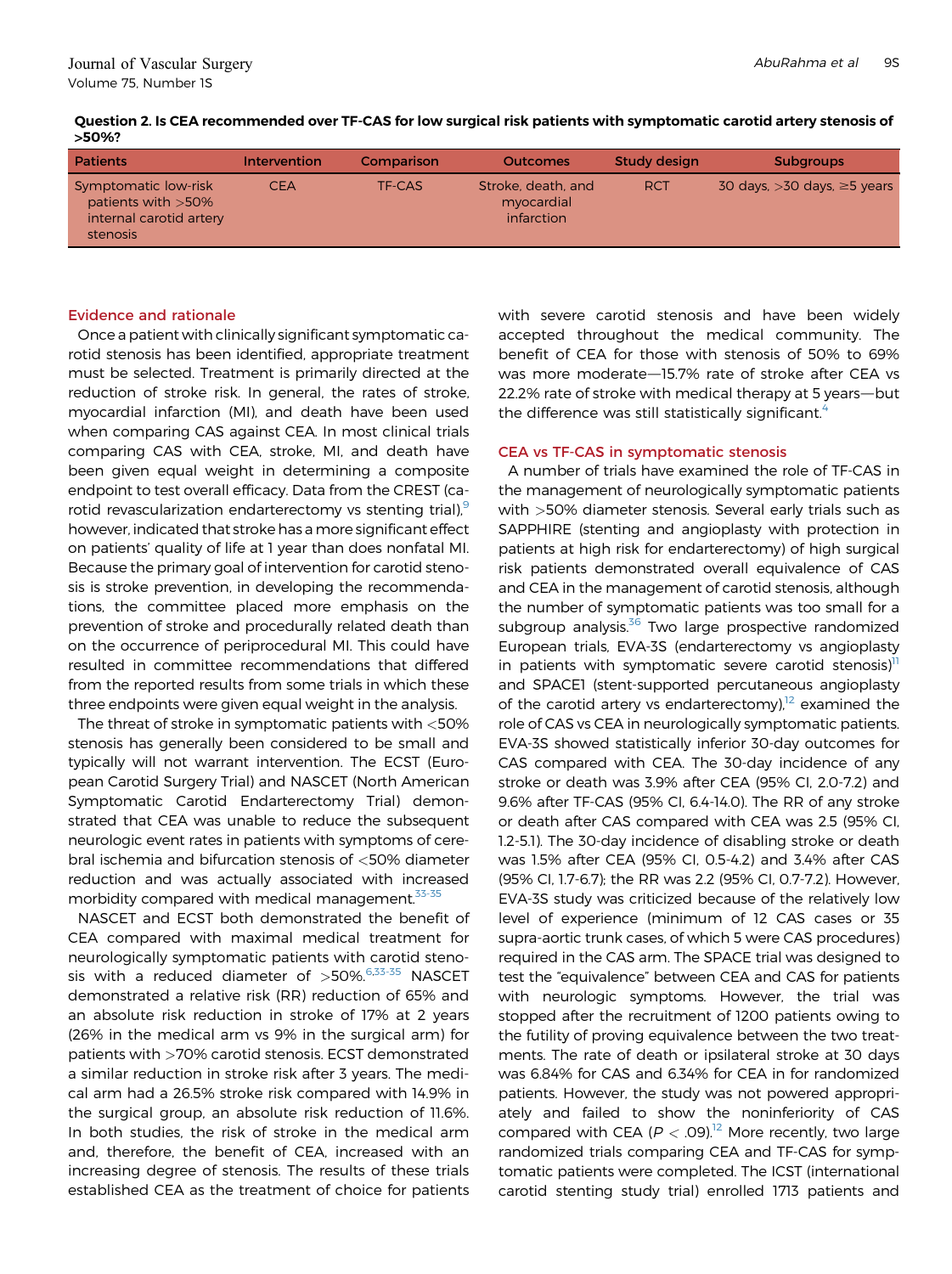demonstrated an increased periprocedural stroke risk with CAS (7.7%) compared with CEA (4.1%) in neurologically symptomatic patients.<sup>10</sup> The observed difference was statistically significant ( $P < .002$ ). The rate of any stroke or death within 30 days after treatment in the CAS group was more than twice the rate recorded for the CEA group (7.4% vs 3.4%;  $P<$  .0004). In addition, the composite endpoint of stroke, death, and MI significantly favored CEA (5.2%) vs CAS (8.5%;  $P <$  .006). These findings were similar to those for the symptomatic patients enrolled in the CREST (carotid revascularization endarterectomy vs stenting trial). $9 \text{ In the CREST}$ , the periprocedural rate of stroke and death was significantly greater after TF-CAS than after CEA for symptomatic patients  $(6.0\% \pm 0.9\% \text{ vs } 3.2\% \pm 0.7\%; \text{ hazard ratio [HR]}, 1.89;$ 95% CI, 1.11-3.21;  $P <$  .02). The rate of MI was lower after CAS than after CEA for symptomatic patients (1.0%  $\pm$ 0.4% vs 2.3%  $\pm$  0.6%; HR, 0.45; 95% CI, 0.18-1.11;  $P <$  0.08); however, the differences were not significant. The CSTC (Carotid Stenosis Trialists' Collaboration) performed a meta-analysis of 4754 patients from the four randomized trials comparing CEA and TF-CAS. These investigators demonstrated a CEA vs TF-CAS periprocedural HR of 1.61 (95% CI, 0.90-2.88), in favor of CEA for patients aged 65 to 69 years and an HR of 2.09 (95% CI, 1.32-3.32) for pa-tients aged 70 to 74 years.<sup>[37](#page-15-22)</sup> If octogenarians ( $>80$  years) were removed from the data to allow the CREST findings to be compared with those from other trials in which such patients were not enrolled, the results demonstrated that the 30-day stroke and death rate was significantly lower for patients undergoing CEA (2.6%  $\pm$  0.7% for CEA and 5.6%  $\pm$  1.0% for CAS;  $P = .006$ .<sup>37</sup> The pooled analysis of 30-day outcomes of stroke and death were lower for symptomatic patients treated with CEA vs  $TF-CAS<sup>14</sup>$  $TF-CAS<sup>14</sup>$  $TF-CAS<sup>14</sup>$  ([Fig 1\)](#page-6-0).

The long-term outcomes of CAS vs CEA for symptomatic patients were examined using a preplanned pooled analysis of individual patient data from the EVA-3S, SPACE, ICSS, and CREST studies.<sup>[38](#page-15-23)</sup> These four trials randomized a total of 4754 symptomatic patients with >50% internal carotid artery stenosis. The median length of follow-up was 2 to 6.9 years. The risk of stroke or death within 120 days of the index procedure was 5.5% for CEA and 8.7% for CAS (risk difference, 3.2%; 95% CI, 1.7-4.7). After the periprocedural period of 120 days, no differences were found in the annual rate of late ipsilateral stroke (annual event rate, 0.60% for CEA vs 0.64% for CAS). These findings lend support that both procedures have similar durability, although the long-term outcomes have continued to favor CEA owing to the lower periprocedural stroke and death rate ([Figs 2](#page-7-0) and [3\)](#page-7-1).

Concern might exist regarding whether the data from RCTs of CEA and CAS can be extrapolated to real world experience. In general, those performing CAS in these trials were highly experienced and rigorously adjudicated before being allowed to enroll patients. In a review of physicians treating Medicare beneficiaries with

<span id="page-6-0"></span>

stenting; CEA, carotid endarterectomy; CI, confidence interval; RR, relative risk.

CAS, <10% of physicians would have met the criteria to participate in the CREST owing to a lack of volume or a high complication rate. $39$  It is unclear whether results similar to those from RCTs will be obtained for CAS by operators who might be less experienced or for patients who would not be eligible for clinical trials. Nolan et al<sup>[40](#page-15-25)</sup> reviewed data from the Vascular Study Group of New England and showed a higher rate of stroke and death for symptomatic patients treated with CAS compared with those treated with CEA (5.1% with CAS vs 1.6% with CEA;  $P = .001$ ). Similarly, Hicks et al<sup>41</sup> studied almost 52,000 carotid procedures in the VQI and found that for symptomatic high-risk patients (determined using Medicare criteria), the risk of stroke and death after CEA was 2.3% compared with 3.6% after CAS ( $P < .001$ ). The difference in the stroke rate was twofold greater for CAS in both the general population and the propensity-matched patient cohorts (HR, 2.23; 95% CI, 1.58-3.15;  $P < 0.001$ ).<sup>[41](#page-15-26)</sup> The lower stroke and death rates observed in registries includes only in-hospital events and, as such, could be lower than those observed in clinical trials that use 30-day event rates and mandatory postprocedure evaluations by an independent neurologist.

Timing of CEA. Increasing evidence has shown that CEA provides maximum benefit if performed in <14 days for patients presenting with TIA or amaurosis fugax.<sup>[17](#page-15-4)</sup> Natural history studies reported that the incidence of recurrent symptoms after the index TIA ranges from 5% to 8% at 48 hours, 4% to 17% at 72 hours, 8% to 22% at 7 days, and 11% to 25% at 14 days.<sup>[17](#page-15-4)</sup>

#### Transcarotid artery revascularization

Early data suggested that TCAR might have a role in the treatment of patients with symptomatic carotid occlusive disease. Studies have shown that TCAR results in a similar rate of infarcts using diffusion-weighted imaging (DWI) on postprocedure magnetic resonance imaging compared with CEA and that TF-CAS is associated with a two-to threefold greater rate of DWI.<sup>[42](#page-15-27)</sup> Up to 50% of the infarcts on DWI and strokes that occur after TF-CAS were contralateral, suggesting arch pathology as the etiology.[43](#page-15-28) Two recent trials, ROADSTER-1 (safety and efficacy study for reverse flow used during carotid artery stenting procedure) and ROADSTER-2 (post-approval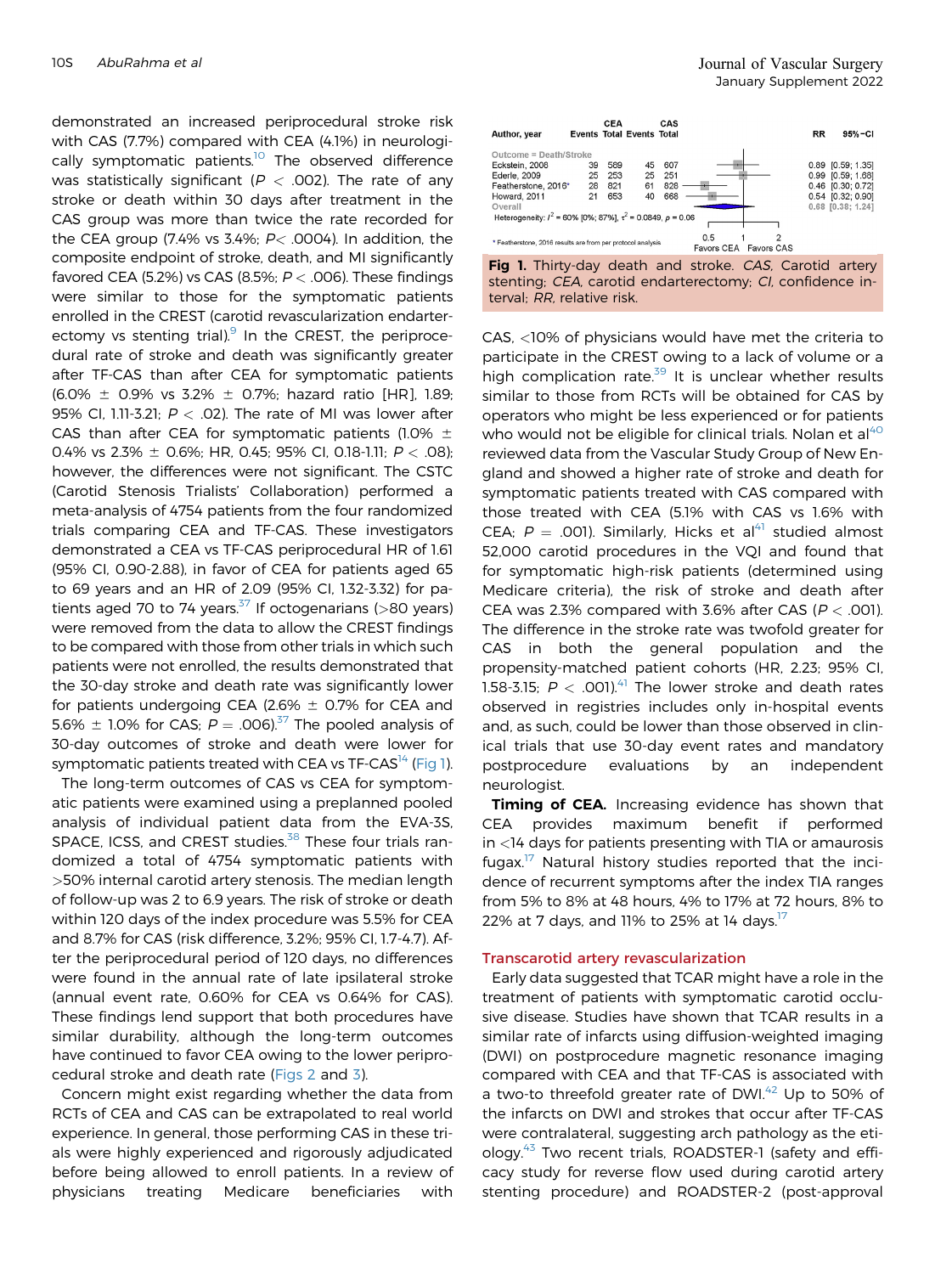<span id="page-7-0"></span>



<span id="page-7-1"></span>



cranial nerve injury and shorter hospital stays. The effect of developing a TCAR program on overall carotid revascularization outcomes was examined by Columbo et al. $49$ They compared the risk of major adverse cardiovascular events (MACE), defined as stroke, death, and MI, in centers that performed only CEA vs the risk of MACE in centers that performed both CEA and TCAR. At 1 year, the incidence of MACE was 10% lower at the centers that performed both TCAR and CEA vs CEA alone (OR, 0.9; 95% CI, 0.81-0.99;  $P = .04$ ).<sup>49</sup> Although these studies appear promising and have been supported by a clinical competency statement from the SVS $,50$  it is important to remember that to date the vast majority of TCAR procedures have been performed in patients at high anatomic or medical risk for CEA and the data at present are inadequate to make a recommendation on the role of TCAR for low surgical risk patients with symptomatic carotid stenosis. In summary, TCAR is superior or preferable to TF-CAS or CEA for patients with high anatomic and/or physiologic surgical risk (more detail provided in the Implementation Document).

Recommendation 2.1.: We recommend CEA over TF-CAS for low- and standard-risk patients with >50% symptomatic carotid artery stenosis (grade IA).

#### Question 3. What is the optimal timing of carotid intervention in patients presenting with acute stroke?

| <b>Patients</b>                                                                 | <b>Intervention</b> | Comparison                       | <b>Outcomes</b>                                                                               | Study design  | <b>Subgroups</b>                                                             |
|---------------------------------------------------------------------------------|---------------------|----------------------------------|-----------------------------------------------------------------------------------------------|---------------|------------------------------------------------------------------------------|
| Patients presenting<br>with stroke with<br>>50% ipsilateral<br>carotid stenosis | Urgent CEA or CAS   | Early vs delayed<br>intervention | Patients with<br>Rankin scale score<br>of $\leq$ 2 will benefit<br>from early<br>intervention | Retrospective | $CEA \leq 48$ hours,<br>1 week. 2 weeks.<br>and 6 weeks after<br>index event |

study of transcarotid artery revascularization in patients with significant carotid artery disease) have been completed.<sup>[44-46](#page-15-29)</sup> The incidence of 30-day stroke in the symptomatic per protocol patients in both trials was 0.6% in each trial. No deaths occurred in the per protocol symptomatic patients in ROADSTER-2 for a combined 30-day stroke and death rate of 0.6%.<sup>[44,](#page-15-29)[45](#page-15-30)</sup> A more recent study examined 3286 propensity-matched patients from the VQI and demonstrated a significantly lower incidence of in-hospital stroke and death for the patients treated with TCAR vs TF-CAS (1.6% vs 3.1%; RR, 0.51; 95% CI, 0.37-.72). $47$  No difference was found in MI between the groups. Finally, Malas et al $48$  examined a more recent cohort of patients from the VQI Transcarotid Revascularization Project. These investigators propensity score matched 6384 pairs of patients who had undergone either TCAR or CEA. In this cohort, 3333 symptomatic pa-tients were compared.<sup>[48](#page-16-1)</sup> No differences were found in the in-hospital stroke and death rates between the symptomatic patients undergoing TCAR vs CEA (2.2% vs 2.6%;  $P =$ .46), and TCAR was associated with a lower incidence of

#### Evidence and rationale

Acute stroke is often associated with intracranial thrombosis or embolization. Thus, a major management goal is to identify those patients with intracranial occlusions and to reperfuse the ischemic brain as rapidly as possible. Primarily, therapy should be directed at the intracranial occlusion that affects a significant amount of the vasculature and resultant brain at risk. Only  $\sim$ 15% of patients with acute stroke will present within the 6-hour window for acute intervention. However, as techniques and diagnosis have improved, neurointerventionalists have expanded this therapeutic window.

Many patients present outside this 6-hour therapeutic window. Intervention for these patients is directed at the carotid bifurcation rather than the intracranial circulation, with the goal of preventing recurrent events rather than re-establishing intracranial flow in the occluded arteries.

However, for patients with acute stroke who present obtunded or severely neurologically debilitated, it is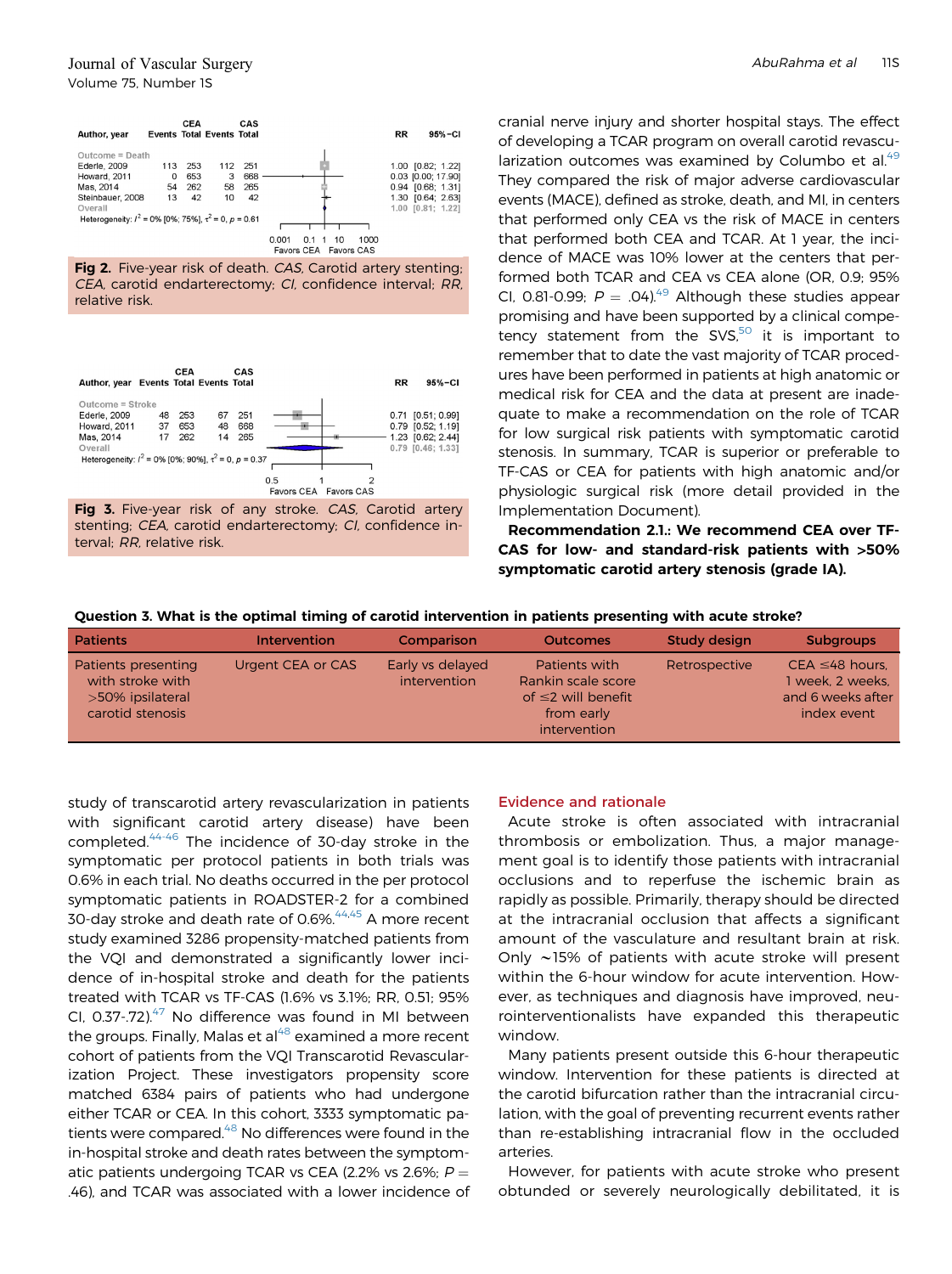often necessary to delay CEA because they could have a greater risk of hemorrhagic transformation of an infarct or intracerebral hemorrhage. Patients with a significant neurologic deficit (modified Rankin scale score >2), with an area of infarction >30% of the middle cerebral artery territory and those with altered consciousness should not undergo CEA until significant neurologic improvement has occurred. Factors that have been found to influence outcomes include the extent of hemispheric involvement, the time to the initiation of therapy, time to perfusion, patient age, blood glucose, and female sex. The most important of these appears to be the degree of hemispheric involvement (<30% of middle cerebral artery by volume), time to reperfusion, and age.<sup>[51-53](#page-16-4)</sup>

Patients with an acute fixed deficit of >6 hours' duration and a mild to moderate deficit can be considered for carotid intervention after a period of medical stabilization. Waiting >14 days could increase the risk of recurrent neurologic events by 10% to  $20\%$ .<sup>[54](#page-16-5)</sup>

Numerous series have documented the safety of early CEA (0-14 days after the index event). In a single-center series, Sharpe et al<sup>[55](#page-16-6)</sup> reported a 30-day death and stroke rate of 2.4% when patients had undergone CEA within 48 hours of symptom onset. Other registry data from Germany, Sweden, the United States, and single-series reports from the United States have shown equally good results for CEA performed within the first week but not within the first 48 hours. $56-59$  In an analysis of the VQI of 8408 patients, the results were comparable among the patients who had undergone surgery after 48 hours but <14 days after stroke and those who had undergone surgery  $>14$  days after the index event.<sup>[59](#page-16-8)</sup> When the cohorts were stratified by 3 to 8 days and 8 to 14 days, the multivariate analysis demonstrated that performing CEA at 3 to 7 days after stroke was protective for postoperative stroke/death ( $P = .003$ ) and any postoperative complication ( $P = .028$ ). The investigators concluded that surgery should be delayed for  $\geq$ 48 hours after acute stroke and should be performed within 14 days after the stroke.<sup>[59](#page-16-8)</sup> Avgerinos et al<sup>[60](#page-16-9)</sup> corroborated these data, suggesting CEAs performed 2 to 5 days after the index neurologic event will have outcomes similar to the outcomes of CEAs performed later.

These findings confirmed the results of an analysis of the Swedish Vascular Registry, including 2596 patients who had undergone CEA for symptomatic carotid stenosis, including stroke. The combined stroke/death rate was 11.5% among those who had undergone

surgery within the first 2 days of the neurologic event compared with 3.6%, 4.0%, and 5.4% among those who had undergone CEA at 3 to 7, 8 to 14, and 15 to 180 days after the acute neurologic event, respectively. A multivariate analysis demonstrated that patients who underwent CEA within the first 2 days after an acute neurologic event experienced a relative OR of 4.24 (95% CI, 2.07-8.70;  $P < .001$ ) for perioperative complications compared with those undergoing surgery within 3 to 7 days. $58$  These data were corroborated by Hasan et al<sup>[14](#page-15-1)</sup> in their meta-analysis concerning the timing of the intervention after index stroke. Avgerinos et al<sup>[60](#page-16-9)</sup> demonstrated an increased risk of complications if CEA were performed within 48 hours of the index event (RR, 2.3053) for stroke but no difference between 2 and 14 days. This short delay could allow for a more complete patient evaluation and to allow the symptoms to stabilize and plateau.

The preponderance of evidence indicates that CEA performed early (<2 weeks) after an acute stroke is preferable to a delay of 4 to 6 weeks to CEA.<sup>[61-67](#page-16-11)</sup> The data on CAS in the setting of acute stroke are scant, even in the recent meta-analysis by Hasan et al. $14$  Most reports were based on anecdotal studies; thus, we could not draw any significant conclusions regarding the benefits of CAS for acute strokes with carotid-based lesions. At present, CEA is the procedure of choice for patients with stable strokes and >50% carotid bifurcation stenosis.

Recommendations for management of acute neurologic syndrome

3.1: For patients with a recent stable stroke (modified Rankin scale score, 0-2), we recommend carotid revascularization for symptomatic patients with >50% stenosis to be performed as soon as the patient is neurologically stable after 48 hours but definitely before 14 days after the onset of symptoms (grade IB).

3.2: For patients undergoing revascularization within the first 14 days after the onset of symptoms, we recommend CEA rather than CAS (grade IB).

3.3: We recommend against revascularization, regardless of the extent of stenosis, for patients who have experienced a disabling stroke, have a modified Rankin scale score of  $\geq$ 3, whose area of infarction is >30% of the ipsilateral middle cerebral artery territory, or who have altered consciousness to minimize the risk of postoperative parenchymal hemorrhage. These patients can be reevaluated for revascularization later if their neurologic recovery is satisfactory (grade IC).

Question 4A. Is screening for asymptomatic carotid stenosis recommended in the general population?

| <b>Patients</b>                                                         | <b>Intervention</b>                                                 | Comparison   | <b>Outcomes</b>                                                                                                | Study design |
|-------------------------------------------------------------------------|---------------------------------------------------------------------|--------------|----------------------------------------------------------------------------------------------------------------|--------------|
| General population<br>with no symptoms of<br>cerebrovascular<br>disease | Screening for carotid ar-<br>tery disease with Duplex<br>ultrasound | No screening | Prevalence of $\geq$ 50% carotid<br>stenosis and incidence of<br>stroke or death related to<br>carotid disease | Any          |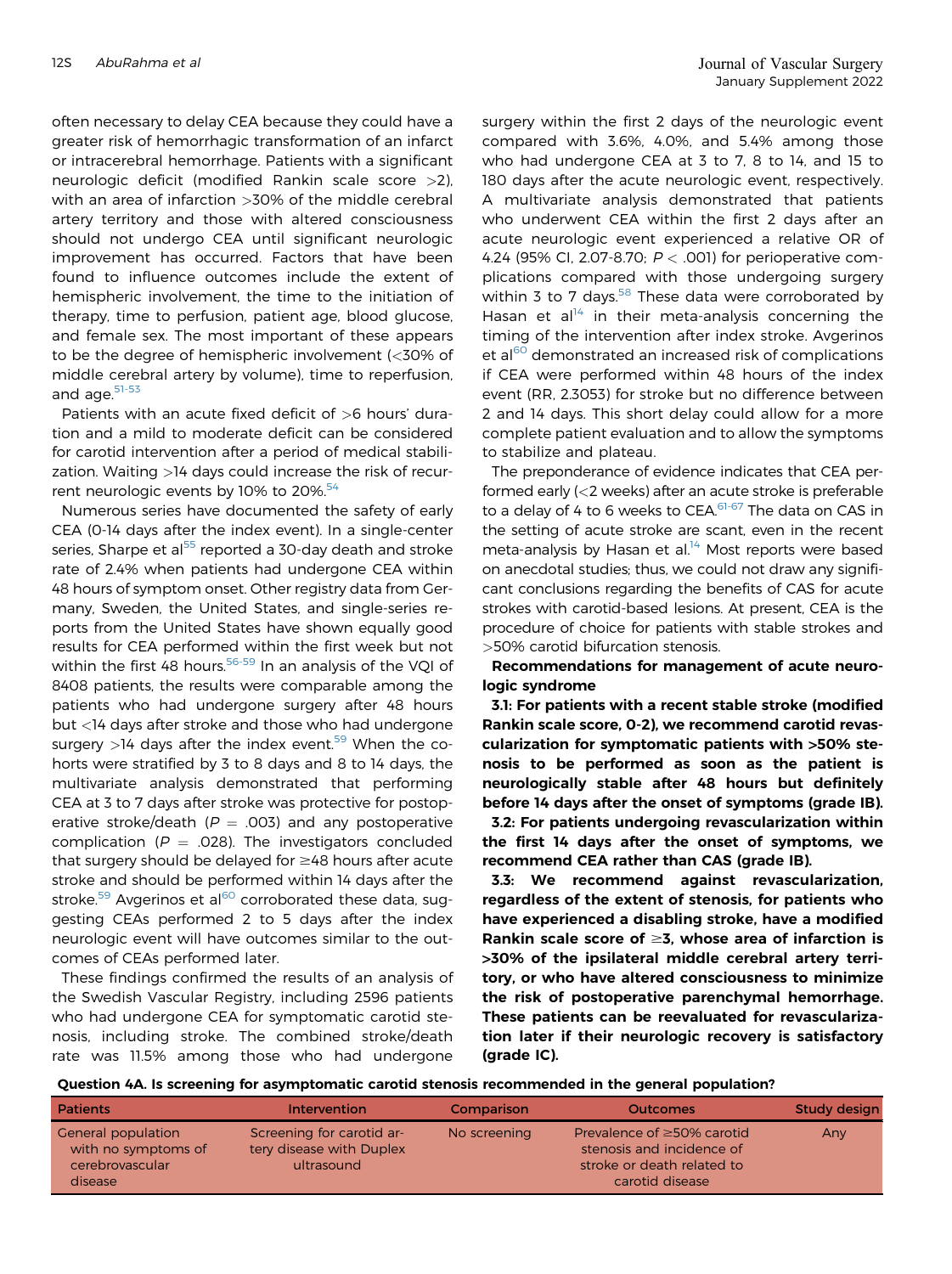No consensus has been reached on which patient populations should undergo carotid screening for the detection of asymptomatic carotid disease, and no direct evidence is available on the benefits of screening regarding the actual outcomes of future stroke. The rationale behind screening for asymptomatic disease has been determined by the assumptions that unheralded stroke is often the first symptom of significant carotid atherosclerosis and that the medical, surgical, or endovascular treatment of identified severe carotid artery stenosis can prevent future cerebral infarction. The efficacy of screening is directly related to the prevalence of disease in the designated population. Screening has been found to reduce the risk of stroke in a costeffective manner when the prevalence of significant stenosis is  $\geq$ 20%.<sup>[68](#page-16-12)</sup> However, with a prevalence of <5% in the general population,  $68,69$  $68,69$  screening does not appear to reduce the stroke risk and might, in fact, be harmful if it leads to inappropriately performed invasive procedures. In addition, the rate of false-positive carotid Duplex ultrasound findings could be increased in a population with such a low prevalence of disease.<sup>[70](#page-16-14)</sup> Because of the relatively low prevalence of disease, widespread screening of the general population, therefore, is clearly not indicated. This position is supported by multiple professional organizations, including the National Stroke Association, Canadian Stroke Consortium, $7^{1,72}$  $7^{1,72}$  $7^{1,72}$  and the U.S. Preventive Services Task Force.<sup>[70](#page-16-14)</sup>

Recommendation 4.1: We recommend against the routine screening for clinically asymptomatic carotid artery stenosis for individuals without cerebrovascular symptoms or significant risk factors for carotid artery disease (grade IB).

Therefore, specific high-risk asymptomatic populations have been proposed as appropriate for carotid screening. The American Stroke Association/American Heart Association Stroke Council concluded that screening of highly selected populations might be of benefit.<sup>73</sup> Multiple societies, including the American College of Cardiology Foundation and others, have recommended screening for asymptomatic patients with a carotid bruit found on physical examination and for those for whom coronary artery bypass grafting (CABG) is planned.<sup>[74](#page-16-18)</sup> The SVS has advocated for consideration of carotid artery screening of high-risk patients aged  $\geq$ 55 years with car-diovascular risk factors.<sup>[75](#page-16-19)</sup>

Several groups have attempted to further refine and identify the population subsets for whom the prevalence of carotid stenosis is  $\geq$ 20%, which would possibly justify screening of asymptomatic patients. In a report of a single-institution screening program, a model identifying patients at high risk of  $\geq$ 50% asymptomatic stenosis was proposed. The patients screened were >60 years old and had had one or more of the following risk factors: hypertension, CAD, current cigarette smoking, and/or a first-degree family member with a history of stroke. The prevalence of significant stenosis was only 2% if none of these risk factors were present but increased dramatically with the coexisting presence of additional risk factors. The prevalence of carotid stenosis was 14% with two risk factors, 16% with three risk factors, and 67% with four risk factors.<sup>[76](#page-16-20)</sup> In another analysis from the same institution, patients with both hypertension and known cardiac disease of any type had a prevalence of carotid stenosis of  $\geq$ 50% of 22.1%.<sup>[77](#page-16-21)</sup>

Similarly, a report from the Western New York stroke screening program identified the following variables to

| <b>Patients</b>                                                                                                                 | Intervention                                                                   | Comparison   | <b>Outcomes</b>                                                                                                       | <b>Study design</b> | <b>Subgroups</b>                                                                                                                                                                                                                 |
|---------------------------------------------------------------------------------------------------------------------------------|--------------------------------------------------------------------------------|--------------|-----------------------------------------------------------------------------------------------------------------------|---------------------|----------------------------------------------------------------------------------------------------------------------------------------------------------------------------------------------------------------------------------|
| Patients with<br>significant risk factors<br>for carotid<br>atherosclerosis but<br>no symptoms of<br>cerebrovascular<br>disease | Screening for<br>carotid artery<br>disease with<br><b>Duplex</b><br>ultrasound | No screening | Prevalence of $\geq$ 50% ca-<br>rotid stenosis and inci-<br>dence of stroke or death<br>related to carotid<br>disease | Any                 | Patients with athero-<br>sclerotic risk factors.<br>peripheral arterial dis-<br>ease, AAA, CAD, audible<br>neck bruit, previous<br>radiotherapy to the<br>neck, findings of cere-<br>bral infarction on brain<br>imaging studies |

Question 4B. Is screening for carotid stenosis recommended for high-risk asymptomatic patients?

## Evidence and rationale

Atherosclerotic risk factors and medical comorbidities predisposing toward an increased prevalence of carotid artery stenosis. Screening has been found to reduce the risk of stroke in a cost-effective manner when the prevalence of significant stenosis is  $\geq$ 20%.<sup>[68](#page-16-12)</sup>

be associated with  $\geq 60\%$  carotid stenosis: age  $\geq$ 65 years (OR, 4.1), current smoking (OR, 2), CAD (OR, 2.4), and hypercholesterolemia (OR, 1.9).<sup>[78](#page-16-22)</sup> Patients undergoing coronary artery bypass surgery were noted to have a prevalence of significant carotid stenosis of 8%. The American College of Cardiology/American Heart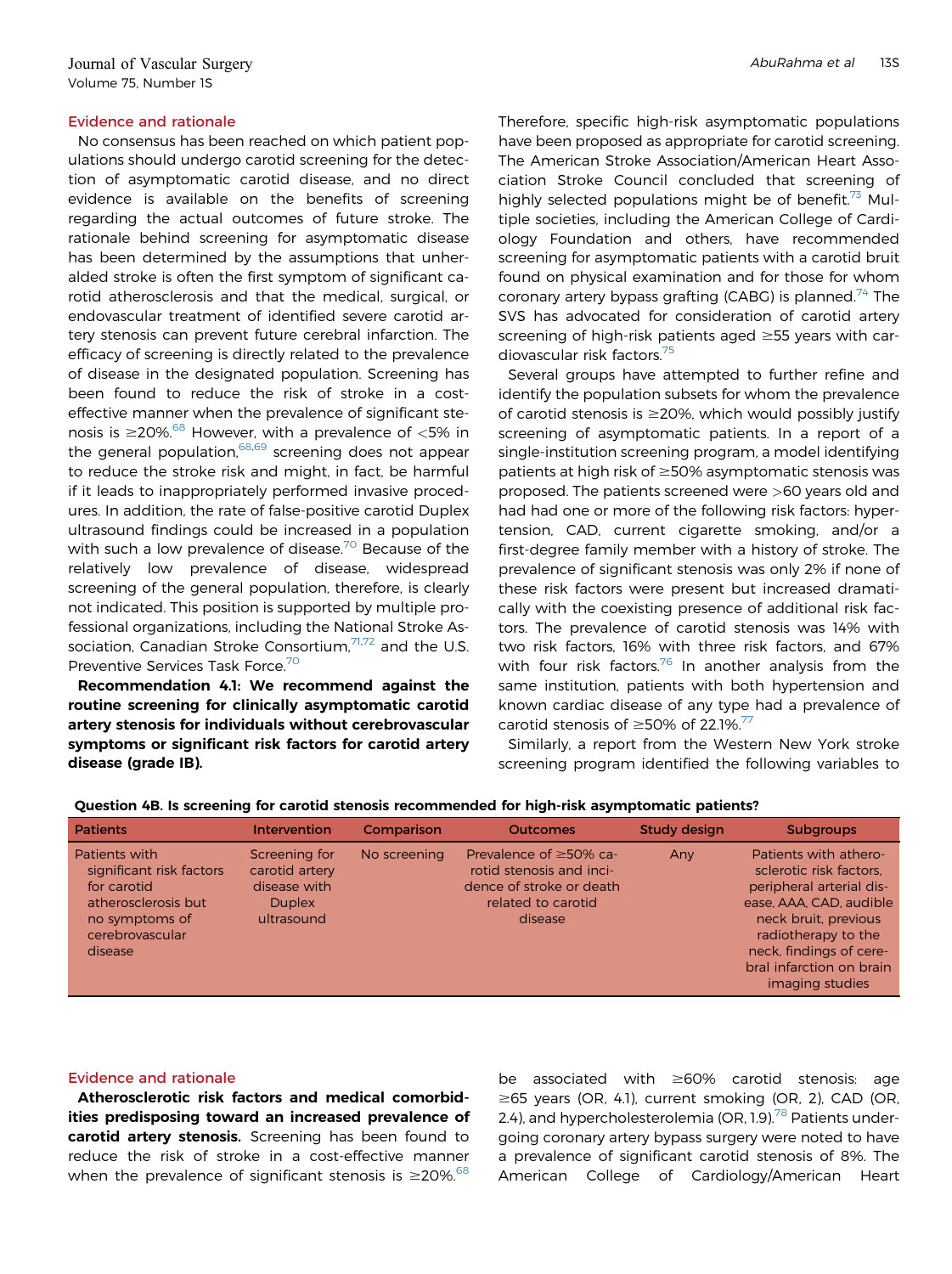Association guidelines noted that screening before CABG is probably indicated for the following subset of patients: age  $\geq 65$  years; the presence of left main coronary artery stenosis; a history of smoking, a history of TIA, stroke, or carotid bruit; and known peripheral arterial disease (PAD). $78$  Based on these and other reports, the SVS does advocate carotid artery screening for high-risk patients aged  $\geq$ 55 years with appropriate cardiovascular risk factors.[75](#page-16-19)[,79](#page-16-23)

Other investigators have noted that the prevalence of occult carotid stenosis is increased in those with diabetes compared with those without diabetes (8.7% vs 2.8%;  $P <$ .01)<sup>[80](#page-16-24)</sup> and in patients requiring hemodialysis and under-going tunneled catheter placement (9.8%).<sup>[81](#page-16-25)</sup> In a study of 1500 subjects specifically recruited for carotid screening, the overall prevalence of significant stenosis was 5.2%. The independent predictors of an increased prevalence of carotid stenosis included hypertension, diabetes mellitus, cigarette smoking, hypercholesterolemia, and a family history of stroke.<sup>[82](#page-16-26)</sup> One investigator reported that screening of asymptomatic patients is appropriate if they were aged  $\geq 60$  years and had three or more tradi-tional atherosclerotic risk factors.<sup>[83](#page-16-27)</sup>

However, few direct comparative studies have evaluated the efficacy of screening with respect to the actual clinical outcomes of stroke or death. Most reported studies have used the prevalence of significant carotid stenosis in the studied populations as the actual outcome measure. In a report by Berens et al,  $84 > 1000$  $84 > 1000$ patients aged  $\geq 65$  years who were undergoing cardiac surgery were screened with carotid duplex ultrasound scans before surgery. The prevalence of disease was 17% for those with  $\geq$ 50% stenosis and 5.9% those with  $\geq$ 80% stenosis. Using multivariate analysis, five variables were found to be significant independent predictors of  $\geq$ 80% stenosis: female sex, peripheral vascular disease, a history of TIA or stroke, a positive smoking history, and the presence of left main coronary disease. If all patients with at least one of those risk factors were screened, the mathematical model predicted that 95% of the patients with  $\geq$ 80% stenosis would be identified before their cardiac operation.<sup>[84](#page-16-28)</sup>

Lin et al $^{85}$  $^{85}$  $^{85}$  reported the outcomes of 3233 patients who had undergone cardiac surgery. They performed comparisons between those who had undergone preoperative carotid duplex ultrasound scanning ( $n =$ 515) and those who had not ( $n = 2718$ ). No difference was found in the risk factors or a history of previous TIA between the two cohorts. Among the patients who had undergone screening with ultrasound before isolated CABG ( $n = 306$ ), the incidence of significant disease was relatively low: 25 (8.2%) had had unilateral moderate (50%-69%) stenosis, 10 (3.3%) bilateral moderate stenosis, 9 (2.9%) unilateral severe (70%-99%) stenosis, 2 (0.7%) bilateral severe stenosis, 5 (1.6%) unilateral total occlusion, and 1 (0.3%) bilateral total occlusion. The outcomes regarding perioperative mortality and stroke did not differ between those who had and those who had not undergone duplex ultrasound. Operative intervention of severe carotid stenosis before CABG was performed in 2 of 17 patients identi-fied (11.8%). [85](#page-16-29)

When the results of these two studies were combined in a systematic review and meta-analysis, screening in these defined populations did reveal a benefit with regard to the mortality outcome and less so for the stroke outcome [\(Fig 4\)](#page-11-0). Additionally, the systematic review revealed that certain patient cohort populations might be expected to have an approximate prevalence of  $\geq$ 20% of significant carotid artery stenosis even if asymptomatic, making them appropriate to consider for screening [\(Fig 5](#page-12-0))<sup>14</sup>:

- Patients with current cigarette smoking
- Patients with hypertension and CAD
- Patients with renal failure and diabetes, hypertension, or CAD
- Patients with hypertension, hypercholesterolemia, and CAD

### **Subgroups**

Patients with PAD. Patients with lower extremity PAD have an increased prevalence of carotid artery stenosis and might benefit from screening.<sup>[86](#page-17-0),[87](#page-17-1)</sup> The prevalence of  $\geq$ 60% carotid artery stenosis in patients with symptomatic lower extremity PAD is likely  $\geq$ 20% and was nearly 25% in one epidemiologic study.<sup>[87](#page-17-1)</sup>

Multiple studies have confirmed the high prevalence of carotid artery stenosis in patients with lower extremity PAD.<sup>[86,](#page-17-0)[88-97](#page-17-2)</sup> In one study of >400 patients with PAD undergoing surgery, patients with occult carotid stenosis were also noted to have an increased risk of stroke in the postoperative period. $96$  In that study, the risk of stroke in patients with symptomatic high-grade stenosis was ameliorated by performing CEA either before or simulta-neously with the designated arterial bypass surgery.<sup>[96](#page-17-3)</sup> However, it has generally been accepted that if carotid stenosis is asymptomatic, intervention for critical limb ischemia can proceed before consideration of carotid revascularization. Nevertheless, carotid screening for patients with lower extremity PAD is clearly appropriate, considering the markedly increased risk of occult disease.

Patients undergoing coronary artery bypass surgery. Multiple reports have documented a markedly increased prevalence of occult carotid artery stenosis in patients with CAD, especially in those undergoing coronary artery bypass surgery. <sup>[84](#page-16-28),[85,](#page-16-29)[98-107](#page-17-4)</sup> Two direct comparative studies regarding screening of CABG patients using the actual outcomes of stroke and death have been previously discussed in detail. [84](#page-16-28)[,85](#page-16-29)[,98-107](#page-17-4) An increased prevalence of carotid stenosis has also been documented in patients undergoing coronary angioplasty.<sup>[108](#page-17-5)</sup> Among patients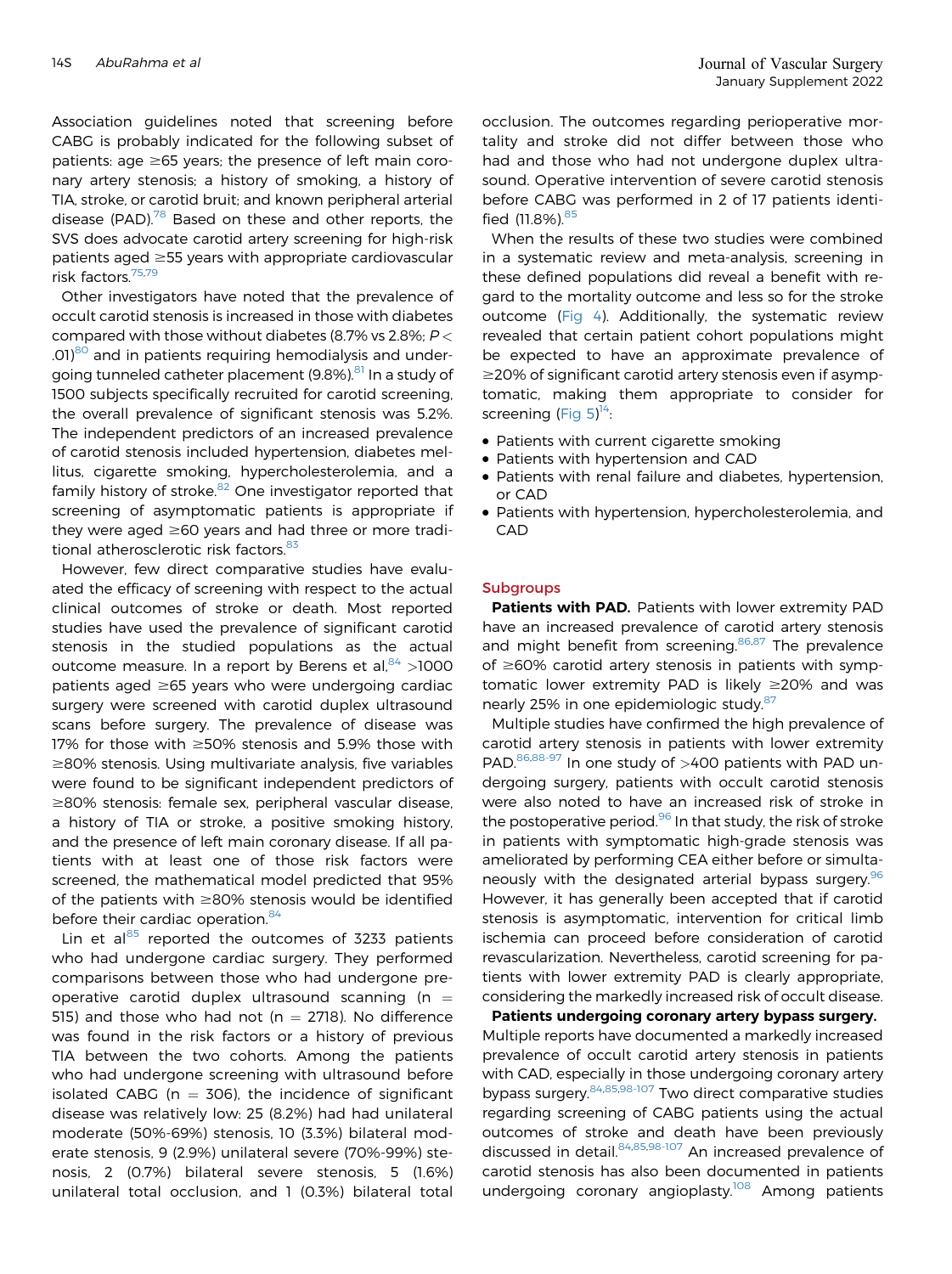<span id="page-11-0"></span>

undergoing coronary artery bypass, the presence of a carotid bruit and diabetes mellitus increased the pre-dictive value.<sup>[104](#page-17-6)</sup> Additionally, carotid stenosis in coronary bypass patients has been noted to be a risk factor for perioperative stroke.<sup>[104](#page-17-6)</sup> Considering the prevalence of occult carotid disease, carotid screening for patients undergoing coronary artery bypass is believed to be appropriate. However, the evidence in favor of screening for patients with documented CAD without plans for coronary artery bypass procedures is less robust.

Asymptomatic patients with an audible carotid **bruit.** The finding of an audible bruit in the neck is believed to be a sign of turbulent blood flow at the bifurcation and of carotid artery atherosclerosis. However, this physical finding is not particularly specific or sensitive for clinically significant carotid artery stenosis. In a reported meta-analysis of studies describing the relationship between carotid bruit and carotid stenosis, 28 prospective cohort studies involving >17,000 patients were analyzed.<sup>[109](#page-17-7)</sup> The stroke rate was 1.6 per 100 patient-years for those with bruits compared with 1.3 per 100 patientyears for those without carotid bruits. Thus, the presence of a carotid bruit likely increases the risk of cerebrovascular disease and, therefore, might justify screening of otherwise asymptomatic patients.

In the Northern Manhattan study, the presence of  $\geq$  60% carotid stenosis was 2.2%, and the presence of a carotid bruit was 4.1% among 686 asymptomatic sub-jects.<sup>[110](#page-17-8)</sup> The positive predictive value of an ipsilateral carotid bruit was 25%, and the negative predictive value was 99%. The sensitivity, specificity, and overall accuracy was 56%, 98%, and 97.5%, respectively. However, in another observational study of >1500 patients who had undergone carotid ultrasound specifically because of the presence of an audible bruit, 31% had had significant  $\approx$  50%) stenosis.<sup>[111](#page-17-9)</sup> However, for the patients with 50% to

99% carotid stenosis, the presence of a carotid bruit had an accuracy of 75%, sensitivity of 71%, specificity of 81%, and positive likelihood ratio of 3.65. Therefore, although carotid bruits are not necessarily accurate enough to confirm or exclude the presence of significant carotid stenoses, these signs are thought to be an appropriate indication for further directed screening with carotid duplex ultrasound, especially if the carotid bruit is noted in a patient with other atherosclerotic risk factors.

Asymptomatic patients with previous neck irradiation. With the increased use and success of radiotherapy to treat head and neck malignancies, the survival of patients with these diseases has achieved remarkable prog-ress.<sup>[112](#page-17-10)</sup> Vascular injury and carotid stenosis have received increased attention. Patients who have undergone neck irradiation >5 years earlier have an eight times greater risk of developing carotid stenosis compared with those with a postradiotherapy interval of  $<$ 5 years. Severe postradiotherapy carotid stenosis is also associated with older age, smoking, and heart disease. Patients who have undergone radiotherapy of the head and neck might have a prevalence of significant carotid stenosis that would justify screening in asymptomatic patients.<sup>[113](#page-17-11)</sup> The greatest incidence of carotid stenosis was noted  $\sim$ 15 years after radiation exposure, with ipsilateral rates of stenosis as high as 21.3%.<sup>[15](#page-15-2)[,113,](#page-17-11)[114](#page-17-12)</sup> Unlike typical atherosclerotic disease, which often involves only the carotid bifurcation, the distribution of radiation-induced carotid disease can also involve the proximal common carotid arteries. The presence of extensive proximal disease would have obvious implications for surgical or endovascular treatment of such lesions, if indicated.

It has been proposed by some that patients with previous radiotherapy should undergo screening duplex evaluations even in the absence of clinical cerebrovascular symptoms.<sup>114</sup> However, the optimal timing and frequency of such screening are undefined, and this concept has not been universally accepted. The evidence does not appear to be sufficient to recommend routine screening for asymptomatic patients with previous neck radiotherapy in the absence of other defined risk factors.

Patients with abdominal aortic aneurysms. Although patients with PAD and severe CAD are clearly at greatly increased risk of having occult carotid artery stenosis, the correlation in patients with abdominal aortic aneurysms (AAAs) is not as robust. The prevalence of carotid stenosis of  $\geq 70\%$  was 8.8% in a population of patients with AAAs compared with 12.5% in a cohort of PAD pa-tients.<sup>[115](#page-17-13)</sup> In a prospective study of patients with AAAs, the prevalence of asymptomatic carotid stenosis of  $\geq$ 70% was 10.8%.<sup>[116](#page-17-14)</sup> No correlation was noted between the size of the AAA and the degree or presence of carotid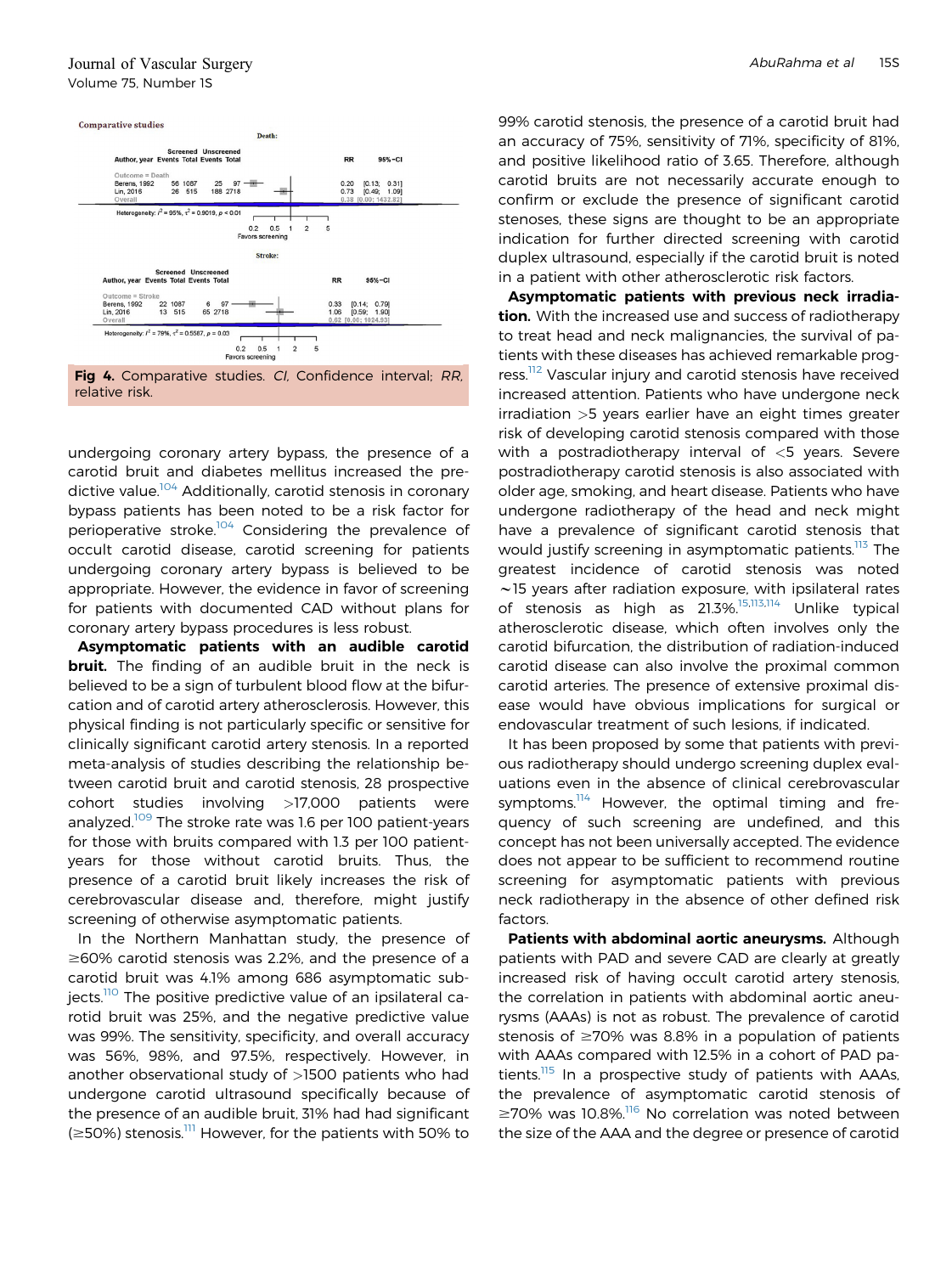## <span id="page-12-0"></span>Q4: Screening high risk patients

Non-comparative studies (Yield of screening for carotid stenosis cases based on risk factor)  $> 50\%$  stenosis:





stenosis. In an additional report of 332 patients with AAA who had undergone carotid duplex ultrasound scans, a greater prevalence of carotid stenosis was noted, with 30.4% found to have  $\geq$ 50% stenosis in one or both ca-rotid arteries.<sup>[117](#page-17-15)</sup> However, several additional studies have revealed the prevalence of carotid stenosis in patients with AAAs to be  $\langle 20\% \rangle^{118}$  $\langle 20\% \rangle^{118}$  $\langle 20\% \rangle^{118}$  Clearly, the correlation of carotid atherosclerosis with isolated abdominal aneurysmal disease is not thought to be as significant as the relationship with coronary and lower extremity atherosclerotic occlusive disease. Therefore, routine screening for carotid stenosis in asymptomatic patients with AAAs but without other defined high-risk factors is not recommended.<sup>[119](#page-17-17)</sup>

Patients with clinically occult cerebral infarction or high-risk factors on brain imaging. Finally, asymptomatic patients in whom brain imaging has identified cerebral infarction despite the absence of any corresponding history of neurologic symptoms represent a population that might benefit from imaging of the carotid artery. An increased subsequent stroke rate of 4.4% in patients with 60% to 79% initially asymptomatic stenosis has been reported if a silent infarct was identified on brain imaging studies.<sup>[120](#page-17-18)</sup> Therefore, screening is generally recommended for patients with asymptomatic cerebral infarctions.<sup>[120](#page-17-18)</sup> The detection of cerebral emboli using transcranial Doppler (TCD) studies also had a high positive predictive value to identify asymptomatic patients at high risk of stroke. The patients with two or more microemboli per hour on TCD studies had a markedly

increased risk of 1-year ipsilateral ischemic stroke compared with patients with asymptomatic carotid stenosis without TCD-detected microemboli (15.6% vs 1.0%, respectively;  $P < .0001$ ).<sup>[121](#page-17-19)</sup> However, at present, it is unclear how this technology might be practically applied to all asymptomatic patients with known carotid stenosis.

Recommendation 4.2 In selected asymptomatic patients who are at an increased risk of carotid stenosis, we suggest screening for clinically asymptomatic carotid artery stenosis, especially if patients are willing to consider carotid intervention if significant stenosis is discovered (grade 2B). These high-risk groups include

- Patients with lower extremity PAD
- Patients undergoing coronary artery bypass surgery
- Patients aged  $\geq$ 55 years with at least two traditional atherosclerotic risk factors
- Patients aged  $\geq 55$  years and active cigarette smoking
- Patients with diabetes, hypertension, or CAD
- Patients with clinically occult cerebral infarction noted on brain imaging studies

#### Additional remarks.

- 1. In these patient cohorts, the presence of a carotid bruit increases the likelihood of detecting significant stenosis
- 2. Asymptomatic individuals with an AAA or previous radiotherapy to the neck who do not meet the criteria for any of the high-risk groups noted above do not require screening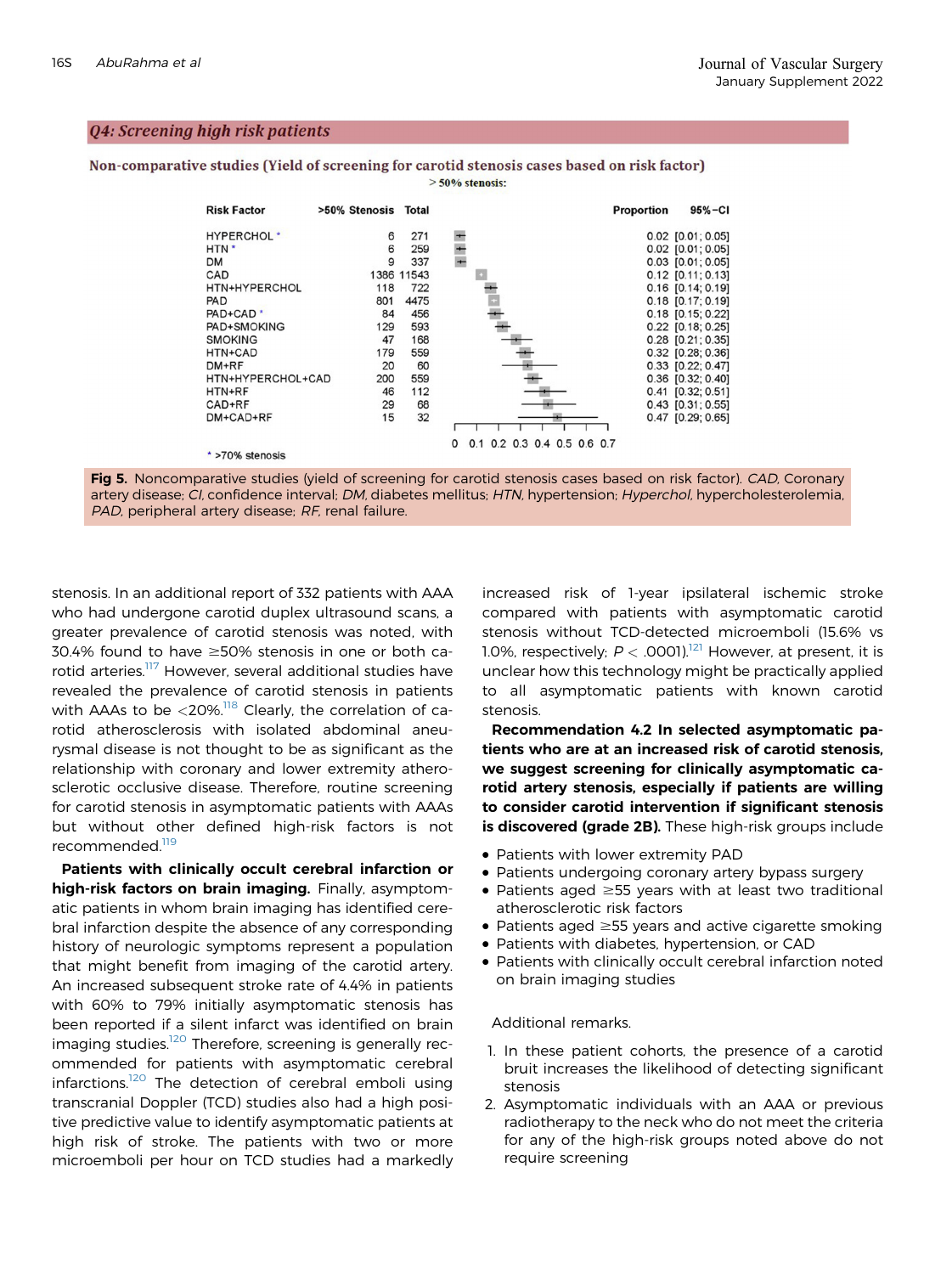|  |  |  | Question 4C. What imaging test is best for screening for carotid stenosis in asymptomatic patients? |  |  |
|--|--|--|-----------------------------------------------------------------------------------------------------|--|--|
|  |  |  |                                                                                                     |  |  |

| <b>Patients</b>                                                          | <b>Intervention</b> | Comparison                                                                                | <b>Outcomes</b>                                                                                       | <b>Study design</b> |
|--------------------------------------------------------------------------|---------------------|-------------------------------------------------------------------------------------------|-------------------------------------------------------------------------------------------------------|---------------------|
| Asymptomatic patients<br>undergoing<br>screening for carotid<br>stenosis | Imaging study       | Duplex ultrasound or<br>other imaging study<br>(CTA, magnetic reso-<br>nance angiography) | Sensitivity and specificity<br>in identification of $\geq$ 50%<br>and $\geq 70\%$ carotid<br>stenosis | Any                 |

The most important features of imaging of carotid bifurcation disease are the degree of stenosis and the character of the plaque[.2](#page-14-1)[,6](#page-14-6)[,15](#page-15-2),[33](#page-15-18),[122](#page-17-20) A greater degree of stenosis is generally thought to represent a progressively increased risk of future stroke.<sup>6[,33](#page-15-18)</sup> However, plaque morphology also clearly plays a significant role.<sup>[122](#page-17-20)</sup> The morphologic features of the plaque likely related to the risk of future stroke include heterogeneity, measurement of plaque area and juxtaluminal black area, gray-scale median, and echogenicity.

Duplex ultrasound is safe, accurate, and reliable. Because it is heavily dependent on technique, it should be performed in an accredited ultrasound laboratory.<sup>[15](#page-15-2)</sup> Duplex ultrasound is the first-line imaging modality for carotid artery imaging, screening, and the identification of patients with 70% to 99% stenosis of the internal ca-rotid artery.<sup>[75,](#page-16-19)[123](#page-17-21)</sup> The rationale for the widespread use of Duplex ultrasound include its low cost, ease of performance, and robust sensitivity (85%-92%) and specificity (84%).[123](#page-17-21)[,124](#page-17-22) Consensus ultrasound criteria for diagnosing the varying degrees of carotid artery stenosis have been extensively developed, widely used, and validated.<sup>[125](#page-17-23)</sup> Duplex ultrasound also has the ability to evaluate features of plaque morphology that might indicate patients with a high risk of stroke.<sup>[122](#page-17-20)</sup>

Determination of the degree of carotid stenosis is determined by an analysis of the hemodynamic parameters obtained from Doppler ultrasound analysis, including the peak systolic and end-diastolic velocities. The ultrasound criteria for the degree of carotid stenosis should be defined by the angiographic and imaging correlation in each vascular laboratory. The most commonly recognized consensus criteria include a cutoff peak systolic velocity of the internal carotid artery of  $\geq$ 125 cm/s to denote angiographic stenosis of  $\geq$ 50%. A combination of peak systolic velocity of 230 cm/s and an end-diastolic velocity of  $\geq$ 100 cm/s or a peak systolic velocity ratio between the internal and common carotid artery of  $\geq$ 4 can be used to predict a stenosis of  $\geq$  70%.<sup>126</sup> Using these criteria, the reported sensitivity, specificity, and accuracy of duplex ultrasound in predicting 50% to 69% or  $\geq$ 70% stenosis were 93%, 68%,

and 85% and 99%, 86%, and 95%, respectively.<sup>125</sup> The major limitations of duplex ultrasound include its dependence on a skilled operator and its inability to completely image the proximal and intracranial vasculature. Certain anatomic features can also reduce the accuracy of duplex ultrasound imaging, including severe vascular calcification and arterial tortuosity.<sup>15</sup>

At present, contrast-enhanced magnetic resonance angiography (MRA) can provide three-dimensional im-ages that can rival those of formal arteriography.<sup>[75](#page-16-19)</sup> Its main advantages include the absence of radiation and the avoidance of iodinated-based contrast materials. Additionally, MRA can be combined with magnetic resonance imaging of the brain, delineating clinically silent cerebral infarction. It can also evaluate plaque morphology, in particular, the presence of intraplaque hemorrhage.<sup>[127](#page-18-0)</sup> Contraindications include the presence of metallic implants, including some pacemakers and defibrillators. MRA has no role, however, in screening for carotid artery disease, owing to its considerable expense.

Multidimensional CTA can be used to rapidly and accurately evaluate soft tissue, bone, and vascular structures simultaneously.It is also able to evaluate the extent of vessel calcification, especially in the aortic arch. CTA is less likely to overestimate the severity of carotid stenosis compared with MRA.<sup>[15](#page-15-2)[,75](#page-16-19)</sup> The requirement for radiation and the use of contrast remain its most significant limitations. CTA is not appropriate for screening purposes, because of its significant cost and the degree of radiation exposure.<sup>75</sup>

Catheter arteriography was previously considered the reference standard in the evaluation of carotid artery ste-nosis, especially preoperatively before CEA.<sup>[75](#page-16-19)</sup> Because of its invasive nature and small, but present, risk of complications, it has no role in screening for extracranial cerebrovascular disease.

Recommendation 4.3: For asymptomatic patients who are undergoing screening for carotid artery stenosis, we recommend duplex ultrasound performed in an accredited vascular laboratory as the imaging modality of choice instead of CTA, MRA, or other imaging modalities (grade 1B).

Question 5. what is the optimal sequence for intervention in patients with combined carotid and coronary disease?

| <b>Patients</b>                                                             | <b>Intervention</b>    | Comparison                                                       | <b>Outcomes</b>                                 | Study design          | <b>Subgroups</b>               |
|-----------------------------------------------------------------------------|------------------------|------------------------------------------------------------------|-------------------------------------------------|-----------------------|--------------------------------|
| Patients with both<br>carotid stenosis<br>$>70\%$ and CAD<br>requiring CABC | CEA or CAS<br>and CABG | Combined CEA<br>and CABG or<br>CABG first or<br><b>CEA</b> first | Stroke, death, MI.<br>combined stroke/<br>death | RCT.<br>observational | Asymptomatic,<br>carotid stent |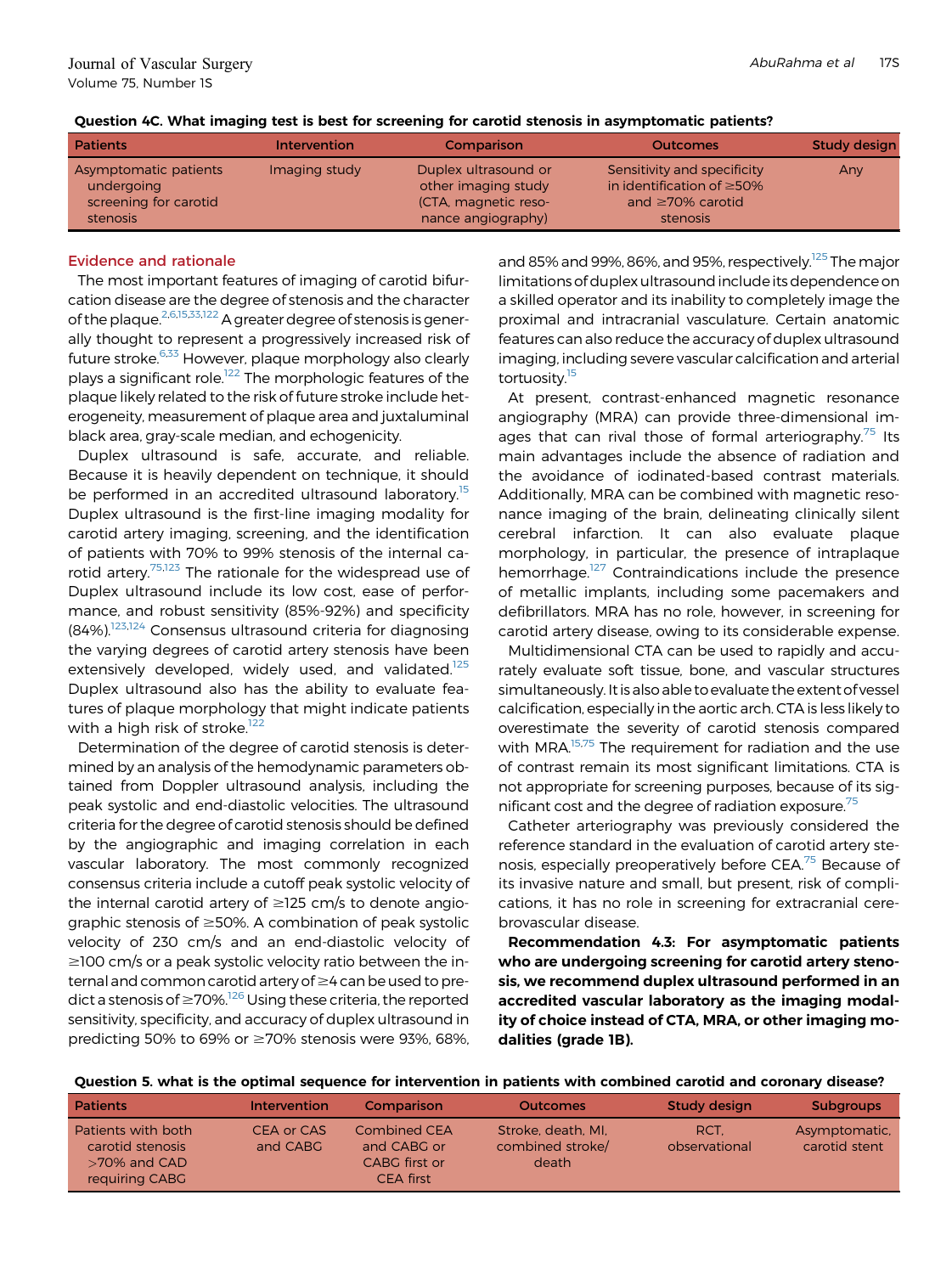The recommendation for staged or synchronous carotid interventions in patients with 50% to 99% stenosis and a history of stroke or TIA in the preceding 6 months who require CABG is supported by the reported data. $128-133$  However, the optimal timing for these interventions is unclear. In patients with severe (>70%) stenosis and symptomatic disease, minimal studies have addressed the timing of the interventions.<sup>[134](#page-18-2)</sup> In an analysis of multiple observational studies, patients undergoing combined CABG and CEA compared with CABG first had a similar risk of death (RR, 0.58; 95% CI, 0.32- 1.05), stroke (RR, 0.87; 95% CI, 0.34-2.22), and MI (RR, 0.64; 95% CI, 0.09-4.34).<sup>[14](#page-15-1)</sup> When comparing CABG first vs CEA first, the groups had a similar risk of death (RR, 0.94; 95% CI, 0.44-2.01), stroke (RR, 1.4; 95% CI, 0.64- 3.06), and MI (RR, 0.51; 95% CI, 0.22-1.18). Finally, if the CABG first group were compared with the CEA first group, the risks of death, stroke, and MI were also similar. As expected, a small trend was found toward a greater risk of MI if CEA were performed first and an increased trend toward a risk of stroke if CABG were performed first; however, these differences were not significant.

One of the most controversial issues is the role of prophylactic CEA and/or CAS in CABG patients with unilateral 70% to 99% asymptomatic stenosis, for whom the stroke risk might be  $\langle 2\% \rangle^{135,136}$  $\langle 2\% \rangle^{135,136}$  $\langle 2\% \rangle^{135,136}$  $\langle 2\% \rangle^{135,136}$  Two RCTs and several observational series compared combined CEA and CABG with a strategy of CABG first and delayed CEA in patients with unilateral asymptomatic carotid steno-sis.<sup>[137,](#page-18-5)[138](#page-18-6)</sup> In the series by Illuminati et al,<sup>[137](#page-18-5)</sup> the risk of stroke with CABG first was greater than that in the com-bined series; however, in the series by Weimar et al,<sup>[138](#page-18-6)</sup> the contrary was true. Owing to small numbers in both series, these differences were not significant; therefore, one must assess larger series to obtain meaningful interpretations.

For patients undergoing CAS, a trend was found for decreased mortality with CAS first; however, the number of patients assessed was small.<sup>[14](#page-15-1)</sup> If the option of carotid intervention is considered as either CEA or CAS, when comparing combined carotid intervention vs carotid intervention first for asymptomatic patients, the endpoints of stroke and stroke/death are slightly favored in the carotid inter-vention group.<sup>[14](#page-15-1)</sup> Because these data are based primarily on observational data, the certainty of the conclusions remains low.

#### Patients' values and preferences

Patients undergoing CABG already have an increased risk of stroke and, therefore, many would prefer combined treatment to potentially decrease their risk with one procedure. However, if patients are severely symptomatic from either coronary disease or carotid disease, they might be more likely to wish for symptomatic relief rather than overall risk reduction. If anatomically suitable, CAS seems favorable for symptomatic patients. In addition, patients with CAD amenable to percutaneous coronary intervention should undergo such intervention, followed by treatment of the carotid stenosis. In addition, patients should be considered for CEA with regional anesthesia before CABG, if possible.<sup>[139-141](#page-18-7)</sup>

Recommendation 5.1. For patients with symptomatic carotid stenosis of 50% to 99%, who require both CEA and CABG, we suggest CEA before, or concomitant with, CABG to potentially reduce the risk of stroke and stroke/death. The sequencing of the intervention depends on the clinical presentation and institutional experience (grade 2C).

5.2. For patients with severe (70%-99%) bilateral asymptomatic carotid stenosis or severe asymptomatic stenosis and contralateral occlusion, we suggest CEA before or concomitant with CABG (grade 2C).

5.3. For patients requiring carotid intervention, staged or synchronous with coronary intervention, we suggest that the decision between CEA and CAS be determined by the timing of the procedure, the need for anticoagulation or antiplatelet therapy, patient anatomy, and patient characteristics (grade 2B).

#### <span id="page-14-0"></span>**REFERENCES**

- 1. [Fields WS, North RR, Hass WK, Galbraith JG, Wylie EJ, Ratinov G,](http://refhub.elsevier.com/S0741-5214(21)00893-4/sref1) [et al. Joint study of extracranial arterial occlusion as a cause of](http://refhub.elsevier.com/S0741-5214(21)00893-4/sref1) [stroke. I. Organization of study and survey of patient population.](http://refhub.elsevier.com/S0741-5214(21)00893-4/sref1) [JAMA 1968;203:955-60.](http://refhub.elsevier.com/S0741-5214(21)00893-4/sref1)
- <span id="page-14-1"></span>2. [Endarterectomy for asymptomatic carotid artery stenosis. Executive](http://refhub.elsevier.com/S0741-5214(21)00893-4/sref2) [Committee for the Asymptomatic Carotid Atherosclerosis Study.](http://refhub.elsevier.com/S0741-5214(21)00893-4/sref2) [JAMA 1995;273:1421-8](http://refhub.elsevier.com/S0741-5214(21)00893-4/sref2).
- 3. [Randomised trial of endarterectomy for recently symptomatic ca](http://refhub.elsevier.com/S0741-5214(21)00893-4/sref3)rotid stenosis: fi[nal results of the MRC European Carotid Surgery](http://refhub.elsevier.com/S0741-5214(21)00893-4/sref3) [Trial \(ECST\). Lancet 1998;351:1379-87](http://refhub.elsevier.com/S0741-5214(21)00893-4/sref3).
- <span id="page-14-7"></span>4. [Barnett HJ, Taylor DW, Eliasziw M, Fox AJ, Ferguson GG, Haynes RB,](http://refhub.elsevier.com/S0741-5214(21)00893-4/sref4) et al. Benefi[t of carotid endarterectomy in patients with symp](http://refhub.elsevier.com/S0741-5214(21)00893-4/sref4)[tomatic moderate or severe stenosis. North American Symptomatic](http://refhub.elsevier.com/S0741-5214(21)00893-4/sref4) [Carotid Endarterectomy Trial Collaborators. N Engl J Med 1998;339:](http://refhub.elsevier.com/S0741-5214(21)00893-4/sref4) [1415-25.](http://refhub.elsevier.com/S0741-5214(21)00893-4/sref4)
- <span id="page-14-5"></span>5. Halliday A, Mansfi[eld A, Marro J, Peto C, Peto R, Potter J, et al. Pre](http://refhub.elsevier.com/S0741-5214(21)00893-4/sref5)[vention of disabling and fatal strokes by successful carotid endar](http://refhub.elsevier.com/S0741-5214(21)00893-4/sref5)[terectomy in patients without recent neurological symptoms:](http://refhub.elsevier.com/S0741-5214(21)00893-4/sref5) [randomised controlled trial. Lancet 2004;363:1491-502.](http://refhub.elsevier.com/S0741-5214(21)00893-4/sref5)
- <span id="page-14-6"></span>6. [Barnett HJM, Taylor DW, Haynes RB, Sackett DL, Peerless SJ,](http://refhub.elsevier.com/S0741-5214(21)00893-4/sref6) Ferguson GG, et al. Benefi[cial effect of carotid endarterectomy in](http://refhub.elsevier.com/S0741-5214(21)00893-4/sref6) [symptomatic patients with high-grade carotid stenosis. N Engl J](http://refhub.elsevier.com/S0741-5214(21)00893-4/sref6) [Med 1991;325:445-53.](http://refhub.elsevier.com/S0741-5214(21)00893-4/sref6)
- <span id="page-14-2"></span>7. [Eslami MH, McPhee JT, Simons JP, Schanzer A, Messina LM. Na](http://refhub.elsevier.com/S0741-5214(21)00893-4/sref7)[tional trends in utilization and postprocedure outcomes for ca](http://refhub.elsevier.com/S0741-5214(21)00893-4/sref7)[rotid artery revascularization 2005 to 2007. J Vasc Surg 2011;53:](http://refhub.elsevier.com/S0741-5214(21)00893-4/sref7) [307-15](http://refhub.elsevier.com/S0741-5214(21)00893-4/sref7).
- <span id="page-14-3"></span>8. [Bensley RP, Yoshida S, Lo RC, Fokkema M, Hamdan AD, Wyers MC,](http://refhub.elsevier.com/S0741-5214(21)00893-4/sref8) [et al. Accuracy of administrative data versus clinical data to evaluate](http://refhub.elsevier.com/S0741-5214(21)00893-4/sref8) [carotid endarterectomy and carotid stenting. J Vasc Surg 2013;58:](http://refhub.elsevier.com/S0741-5214(21)00893-4/sref8) [412-9.](http://refhub.elsevier.com/S0741-5214(21)00893-4/sref8)
- <span id="page-14-4"></span>9. [Brott TG, Hobson RW II, Howard G, Roubin GS, Clark WM, Brooks W,](http://refhub.elsevier.com/S0741-5214(21)00893-4/sref9) [et al. Stenting versus endarterectomy for treatment of carotid](http://refhub.elsevier.com/S0741-5214(21)00893-4/sref9)[artery stenosis. N Engl J Med 2010;363:11-23.](http://refhub.elsevier.com/S0741-5214(21)00893-4/sref9)
- <span id="page-14-8"></span>10. [Ederle J, Dobson J, Featherstone RL, Bonati LH, van der Worp HB, de](http://refhub.elsevier.com/S0741-5214(21)00893-4/sref10) [Borst GJ, et al. Carotid artery stenting compared with endarterec](http://refhub.elsevier.com/S0741-5214(21)00893-4/sref10)[tomy in patients with symptomatic carotid stenosis \(International](http://refhub.elsevier.com/S0741-5214(21)00893-4/sref10) [Carotid Stenting Study\): an interim analysis of a randomised](http://refhub.elsevier.com/S0741-5214(21)00893-4/sref10) [controlled trial. Lancet 2010;375:985-97](http://refhub.elsevier.com/S0741-5214(21)00893-4/sref10).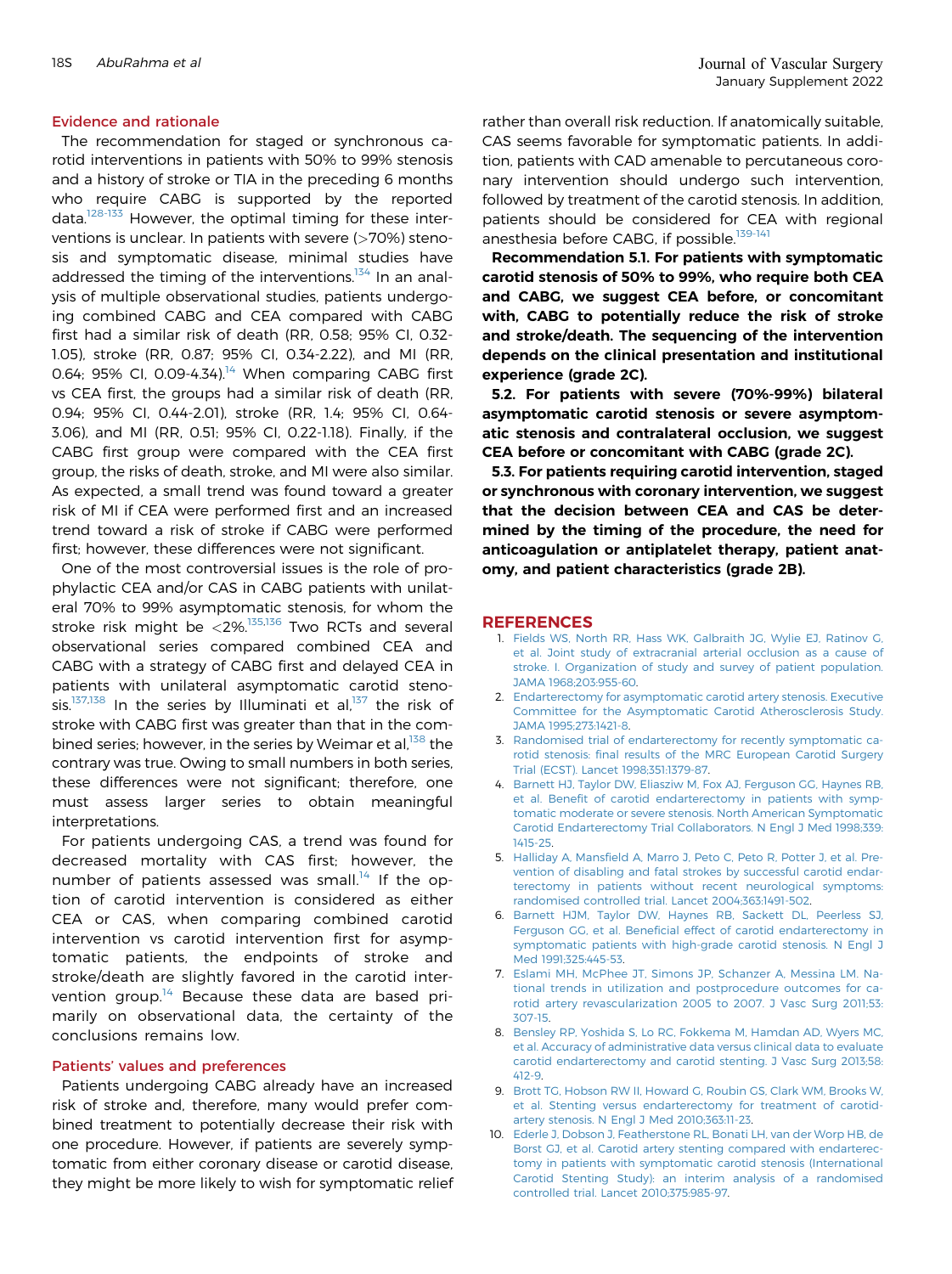- <span id="page-15-20"></span>11. [Mas JL, Chatellier G, Beyssen B, Branchereau A, Moulin T,](http://refhub.elsevier.com/S0741-5214(21)00893-4/sref11) [Becquemin JP, et al. Endarterectomy versus stenting in patients](http://refhub.elsevier.com/S0741-5214(21)00893-4/sref11) [with symptomatic severe carotid stenosis. N Engl J Med 2006;355:](http://refhub.elsevier.com/S0741-5214(21)00893-4/sref11) [1660-71](http://refhub.elsevier.com/S0741-5214(21)00893-4/sref11).
- <span id="page-15-21"></span>12. [Ringleb PA, Allenberg J, Bruckmann H, Eckstein HH, Fraedrich G,](http://refhub.elsevier.com/S0741-5214(21)00893-4/sref12) [Hartmann M, et al. 30 Day results from the SPACE trial of stent](http://refhub.elsevier.com/S0741-5214(21)00893-4/sref12)[protected angioplasty versus carotid endarterectomy in symp](http://refhub.elsevier.com/S0741-5214(21)00893-4/sref12)[tomatic patients: a randomised non-inferiority trial. Lancet](http://refhub.elsevier.com/S0741-5214(21)00893-4/sref12) [2006;368:1239-47.](http://refhub.elsevier.com/S0741-5214(21)00893-4/sref12)
- <span id="page-15-0"></span>13. [Murad MH, Shahrour A, Shah ND, Montori VM, Ricotta JJ.](http://refhub.elsevier.com/S0741-5214(21)00893-4/sref13) [A systematic review and meta-analysis of randomized trials of ca](http://refhub.elsevier.com/S0741-5214(21)00893-4/sref13)[rotid endarterectomy vs stenting. J Vasc Surg 2011;53:792-7.](http://refhub.elsevier.com/S0741-5214(21)00893-4/sref13)
- <span id="page-15-1"></span>14. [Hasan B, Nayfeh T, Amin M, Malandris K, Abd-Rabu R, Shah S, et al.](http://refhub.elsevier.com/S0741-5214(21)00893-4/sref14) [Society for Vascular Surgery technical review supporting guidelines](http://refhub.elsevier.com/S0741-5214(21)00893-4/sref14) [on the management of carotid artery disease. J Vasc Surg 2021. In](http://refhub.elsevier.com/S0741-5214(21)00893-4/sref14) [press](http://refhub.elsevier.com/S0741-5214(21)00893-4/sref14).
- <span id="page-15-2"></span>15. [Ricotta JJ, Aburahma A, Ascher E, Eskandari M, Faries P, Lal BK.](http://refhub.elsevier.com/S0741-5214(21)00893-4/sref15) [Updated Society for Vascular Surgery guidelines for management](http://refhub.elsevier.com/S0741-5214(21)00893-4/sref15) [of extracranial carotid disease. J Vasc Surg 2011;54:e1-31.](http://refhub.elsevier.com/S0741-5214(21)00893-4/sref15)
- <span id="page-15-3"></span>16. [Brott TG, Halperin JL, Abbara S, Bacharach JM, Barr JD, Bush RL,](http://refhub.elsevier.com/S0741-5214(21)00893-4/sref16) [et al. 2011 ASA/ACCF/AHA/AANN/AANS/ACR/ASNR/CNS/SAIP/SCAI/](http://refhub.elsevier.com/S0741-5214(21)00893-4/sref16) [SIR/SNIS/SVM/SVS guideline on the management of patients with](http://refhub.elsevier.com/S0741-5214(21)00893-4/sref16) [extracranial carotid and vertebral artery disease: a report of the](http://refhub.elsevier.com/S0741-5214(21)00893-4/sref16) [American College of Cardiology Foundation/American Heart Asso](http://refhub.elsevier.com/S0741-5214(21)00893-4/sref16)[ciation Task Force on Practice Guidelines, and the American Stroke](http://refhub.elsevier.com/S0741-5214(21)00893-4/sref16) [Association, American Association of Neuroscience Nurses, Amer](http://refhub.elsevier.com/S0741-5214(21)00893-4/sref16)[ican Association of Neurological Surgeons, American College of](http://refhub.elsevier.com/S0741-5214(21)00893-4/sref16) [Radiology, American Society of Neuroradiology, Congress of](http://refhub.elsevier.com/S0741-5214(21)00893-4/sref16) [Neurological Surgeons, Society of Atherosclerosis Imaging and](http://refhub.elsevier.com/S0741-5214(21)00893-4/sref16) [Prevention, Society for Cardiovascular Angiography and In](http://refhub.elsevier.com/S0741-5214(21)00893-4/sref16)[terventions, Society of Interventional Radiology, Society of Neuro-](http://refhub.elsevier.com/S0741-5214(21)00893-4/sref16)[Interventional Surgery, Society for Vascular Medicine, and Society](http://refhub.elsevier.com/S0741-5214(21)00893-4/sref16) [for Vascular Surgery. J Am Coll Cardiol 2011;57:e16-94](http://refhub.elsevier.com/S0741-5214(21)00893-4/sref16).
- <span id="page-15-4"></span>17. [Naylor AR, Ricco JB, de Borst GJ, Debus S, de Haro J, Halliday A, et al.](http://refhub.elsevier.com/S0741-5214(21)00893-4/sref17) Editor's choice - [management of atherosclerotic carotid and](http://refhub.elsevier.com/S0741-5214(21)00893-4/sref17) [vertebral artery disease: 2017 clinical practice guidelines of the Eu](http://refhub.elsevier.com/S0741-5214(21)00893-4/sref17)[ropean Society for Vascular Surgery \(ESVS\). Eur J Vasc Endovasc](http://refhub.elsevier.com/S0741-5214(21)00893-4/sref17) [Surg 2018;55:3-81](http://refhub.elsevier.com/S0741-5214(21)00893-4/sref17).
- <span id="page-15-5"></span>18. [Murad MH. Clinical practice guidelines: a primer on development](http://refhub.elsevier.com/S0741-5214(21)00893-4/sref18) [and dissemination. Mayo Clin Proc 2017;92:423-33.](http://refhub.elsevier.com/S0741-5214(21)00893-4/sref18)
- <span id="page-15-6"></span>19. [Murad MH, Montori VM, Sidawy AN, Ascher E, Meissner MH,](http://refhub.elsevier.com/S0741-5214(21)00893-4/sref19) [Chaikof EL, et al. Guideline methodology of the Society for Vascular](http://refhub.elsevier.com/S0741-5214(21)00893-4/sref19) [Surgery including the experience with the GRADE framework.](http://refhub.elsevier.com/S0741-5214(21)00893-4/sref19) [J Vasc Surg 2011;53:1375-80](http://refhub.elsevier.com/S0741-5214(21)00893-4/sref19).
- <span id="page-15-7"></span>20. [Murad MH, Swiglo BA, Sidawy AN, Ascher E, Montori VM. Method](http://refhub.elsevier.com/S0741-5214(21)00893-4/sref20)[ology for clinical practice guidelines for the management of arte](http://refhub.elsevier.com/S0741-5214(21)00893-4/sref20)[riovenous access. J Vasc Surg 2008;48\(suppl\):26s-30s](http://refhub.elsevier.com/S0741-5214(21)00893-4/sref20).
- <span id="page-15-8"></span>21. [Gandhi GY, Murad MH, Fujiyoshi A, Mullan RJ, Flynn DN, Elamin MB,](http://refhub.elsevier.com/S0741-5214(21)00893-4/sref21) [et al. Patient-important outcomes in registered diabetes trials.](http://refhub.elsevier.com/S0741-5214(21)00893-4/sref21) [JAMA 2008;299:2543-9.](http://refhub.elsevier.com/S0741-5214(21)00893-4/sref21)
- <span id="page-15-9"></span>22. AbuRahma AF, Avgerinos EM, Chang RW, Darling RC III, Duncan AA, Forbes TL, et al. Updated Society for Vascular Surgery implementation document for management of extracranial cerebrovascular disease [e-pub ahead of print]. J Vasc Surg, [https://doi.org/10.](https://doi.org/10.1016/j.jvs.2021.04.074) [1016/j.jvs.2021.04.074](https://doi.org/10.1016/j.jvs.2021.04.074). Accessed July 30, 2021.
- <span id="page-15-10"></span>23. [Halliday A, Harrison M, Hayter E, Kong X, Mans](http://refhub.elsevier.com/S0741-5214(21)00893-4/sref23)field A, Marro J, et al. [10-Year stroke prevention after successful carotid endarterectomy](http://refhub.elsevier.com/S0741-5214(21)00893-4/sref23) [for asymptomatic stenosis \(ACST-1\): a multicentre randomised trial.](http://refhub.elsevier.com/S0741-5214(21)00893-4/sref23) [Lancet 2010;376:1074-84](http://refhub.elsevier.com/S0741-5214(21)00893-4/sref23).
- <span id="page-15-11"></span>24. [Marquardt L, Geraghty OC, Mehta Z, Rothwell PM. Low risk of ipsi](http://refhub.elsevier.com/S0741-5214(21)00893-4/sref24)[lateral stroke in patients with asymptomatic carotid stenosis on](http://refhub.elsevier.com/S0741-5214(21)00893-4/sref24) [best medical treatment: a prospective, population-based study.](http://refhub.elsevier.com/S0741-5214(21)00893-4/sref24) [Stroke 2010;41:e11-7.](http://refhub.elsevier.com/S0741-5214(21)00893-4/sref24)
- <span id="page-15-12"></span>25. [Reiff T, Stingele R, Eckstein HH, Fraedrich G, Jansen O, Mudra H,](http://refhub.elsevier.com/S0741-5214(21)00893-4/sref25) [et al. Stent-protected angioplasty in asymptomatic carotid artery](http://refhub.elsevier.com/S0741-5214(21)00893-4/sref25) [stenosis vs. endarterectomy: SPACE2](http://refhub.elsevier.com/S0741-5214(21)00893-4/sref25)-a three-arm randomised[controlled clinical trial. Int J Stroke 2009;4:294-9](http://refhub.elsevier.com/S0741-5214(21)00893-4/sref25).
- <span id="page-15-13"></span>26. [Howard DPJ, Gaziano L, Rothwell PM. Risk of stroke in relation to](http://refhub.elsevier.com/S0741-5214(21)00893-4/sref26) [degree of asymptomatic carotid stenosis: a population-based](http://refhub.elsevier.com/S0741-5214(21)00893-4/sref26) [cohort study, systematic review, and meta-analysis. Lancet Neurol](http://refhub.elsevier.com/S0741-5214(21)00893-4/sref26) [2021;20:193-202](http://refhub.elsevier.com/S0741-5214(21)00893-4/sref26).
- <span id="page-15-14"></span>27. [Gasparis AP, Ricotta L, Cuadra SA, Char DJ, Purtill WA, Van](http://refhub.elsevier.com/S0741-5214(21)00893-4/sref27) [Bemmelen PS, et al. High-risk carotid endarterectomy: fact or](http://refhub.elsevier.com/S0741-5214(21)00893-4/sref27) fic[tion. J Vasc Surg 2003;37:40-6](http://refhub.elsevier.com/S0741-5214(21)00893-4/sref27).
- 28. Mackey WC, O'[Donnell TF Jr, Callow AD. Carotid endarterec](http://refhub.elsevier.com/S0741-5214(21)00893-4/sref28)[tomy contralateral to an occluded](http://refhub.elsevier.com/S0741-5214(21)00893-4/sref28) carotid artery: perioperative [risk and late results. J Vasc Surg 1990;11:778-83; discussion:](http://refhub.elsevier.com/S0741-5214(21)00893-4/sref28) [784-5.](http://refhub.elsevier.com/S0741-5214(21)00893-4/sref28)
- 29. [Mozes G, Sullivan TM, Torres-Russotto DR, Bower TC, Hoskin TL,](http://refhub.elsevier.com/S0741-5214(21)00893-4/sref29) [Sampaio SM, et al. Carotid endarterectomy in SAPPHIRE-eligible](http://refhub.elsevier.com/S0741-5214(21)00893-4/sref29) [high-risk patients: implications for selecting patients for carotid](http://refhub.elsevier.com/S0741-5214(21)00893-4/sref29) [angioplasty and stenting. J Vasc Surg 2004;39:958-65; discussion:](http://refhub.elsevier.com/S0741-5214(21)00893-4/sref29) [965-6](http://refhub.elsevier.com/S0741-5214(21)00893-4/sref29).
- <span id="page-15-15"></span>30. [Bunch CT, Kresowik TF. Can randomized trial outcomes for carotid](http://refhub.elsevier.com/S0741-5214(21)00893-4/sref30) [endarterectomy be achieved in community-wide practice? Semin](http://refhub.elsevier.com/S0741-5214(21)00893-4/sref30) [Vasc Surg 2004;17:209-13](http://refhub.elsevier.com/S0741-5214(21)00893-4/sref30).
- <span id="page-15-16"></span>31. [Chiriano J, Abou-Zamzam AM Jr, Nguyen K, Molkara AM,](http://refhub.elsevier.com/S0741-5214(21)00893-4/sref31) [Zhang WW, Bianchi C, et al. Preoperative carotid duplex](http://refhub.elsevier.com/S0741-5214(21)00893-4/sref31) findings [predict carotid stump pressures during endarterectomy in symp](http://refhub.elsevier.com/S0741-5214(21)00893-4/sref31)[tomatic but not asymptomatic patients. Ann Vasc Surg 2010;24:](http://refhub.elsevier.com/S0741-5214(21)00893-4/sref31) [1038-44](http://refhub.elsevier.com/S0741-5214(21)00893-4/sref31).
- <span id="page-15-17"></span>32. [Howard VJ, Meschia JF, Lal BK, Turan TN, Roubin GS, Brown RD Jr,](http://refhub.elsevier.com/S0741-5214(21)00893-4/sref32) [et al. Carotid revascularization and medical management for](http://refhub.elsevier.com/S0741-5214(21)00893-4/sref32) [asymptomatic carotid stenosis: protocol of the CREST-2 clinical](http://refhub.elsevier.com/S0741-5214(21)00893-4/sref32) [trials. Int J Stroke 2017;12:770-8](http://refhub.elsevier.com/S0741-5214(21)00893-4/sref32).
- <span id="page-15-18"></span>33. [European Carotid Surgery Trialists](http://refhub.elsevier.com/S0741-5214(21)00893-4/sref33)' Collaborative Group. MRC Eu[ropean carotid surgery trial: interim results for symptomatic pa](http://refhub.elsevier.com/S0741-5214(21)00893-4/sref33)[tients with severe \(70-99%\) or with mild \(0-29%\) carotid stenosis.](http://refhub.elsevier.com/S0741-5214(21)00893-4/sref33) [Lancet 1991;337:1235-43.](http://refhub.elsevier.com/S0741-5214(21)00893-4/sref33)
- 34. [North American Symptomatic Carotid Endarterectomy Trial.](http://refhub.elsevier.com/S0741-5214(21)00893-4/sref34) [Methods, patient characteristics, and progress. Stroke 1991;22:711-20.](http://refhub.elsevier.com/S0741-5214(21)00893-4/sref34)
- 35. [Rothwell PM, Eliasziw M, Gutnikov SA, Fox AJ, Taylor DW,](http://refhub.elsevier.com/S0741-5214(21)00893-4/sref35) [Mayberg MR, et al. Analysis of pooled data from the randomised](http://refhub.elsevier.com/S0741-5214(21)00893-4/sref35) [controlled trials of endarterectomy for symptomatic carotid ste](http://refhub.elsevier.com/S0741-5214(21)00893-4/sref35)[nosis. Lancet 2003;361:107-16](http://refhub.elsevier.com/S0741-5214(21)00893-4/sref35).
- <span id="page-15-19"></span>36. [Yadav JS, Wholey MH, Kuntz RE, Fayad P, Katzen BT, Mishkel GJ,](http://refhub.elsevier.com/S0741-5214(21)00893-4/sref36) [et al. Protected carotid-artery stenting versus endarterectomy in](http://refhub.elsevier.com/S0741-5214(21)00893-4/sref36) [high-risk patients. N Engl J Med 2004;351:1493-501](http://refhub.elsevier.com/S0741-5214(21)00893-4/sref36).
- <span id="page-15-22"></span>37. [Howard G, Roubin GS, Jansen O, Hendrikse J, Halliday A,](http://refhub.elsevier.com/S0741-5214(21)00893-4/sref37) [Fraedrich G, et al. Association between age and risk of stroke or](http://refhub.elsevier.com/S0741-5214(21)00893-4/sref37) [death from carotid endarterectomy and carotid stenting: a meta](http://refhub.elsevier.com/S0741-5214(21)00893-4/sref37)[analysis of pooled patient data from four randomised trials. Lan](http://refhub.elsevier.com/S0741-5214(21)00893-4/sref37)[cet 2016;387:1305-11.](http://refhub.elsevier.com/S0741-5214(21)00893-4/sref37)
- <span id="page-15-23"></span>38. [Brott TG, Calvet D, Howard G, Gregson J, Algra A, Becquemin JP,](http://refhub.elsevier.com/S0741-5214(21)00893-4/sref38) [et al. Long-term outcomes of stenting and endarterectomy for](http://refhub.elsevier.com/S0741-5214(21)00893-4/sref38) [symptomatic carotid stenosis: a preplanned pooled analysis of in](http://refhub.elsevier.com/S0741-5214(21)00893-4/sref38)[dividual patient data. Lancet Neurol 2019;18:348-56](http://refhub.elsevier.com/S0741-5214(21)00893-4/sref38).
- <span id="page-15-24"></span>39. [Nallamothu BK, Gurm HS, Ting HH, Goodney PP, Rogers MA,](http://refhub.elsevier.com/S0741-5214(21)00893-4/sref39) [Curtis JP, et al. Operator experience and carotid stenting outcomes](http://refhub.elsevier.com/S0741-5214(21)00893-4/sref39) in Medicare benefi[ciaries. JAMA 2011;306:1338-43](http://refhub.elsevier.com/S0741-5214(21)00893-4/sref39).
- <span id="page-15-25"></span>40. [Nolan BW, De Martino RR, Goodney PP, Schanzer A, Stone DH,](http://refhub.elsevier.com/S0741-5214(21)00893-4/sref40) [Butzel D, et al. Comparison of carotid endarterectomy and stenting](http://refhub.elsevier.com/S0741-5214(21)00893-4/sref40) [in real world practice using a regional quality improvement registry.](http://refhub.elsevier.com/S0741-5214(21)00893-4/sref40) [J Vasc Surg 2012;56:990-6.](http://refhub.elsevier.com/S0741-5214(21)00893-4/sref40)
- <span id="page-15-26"></span>41. [Hicks CW, Nejim B, Locham S, Aridi HD, Schermerhorn ML,](http://refhub.elsevier.com/S0741-5214(21)00893-4/sref41) [Malas MB. Association between Medicare high-risk criteria and](http://refhub.elsevier.com/S0741-5214(21)00893-4/sref41) [outcomes after carotid revascularization procedures. J Vasc Surg](http://refhub.elsevier.com/S0741-5214(21)00893-4/sref41) [2018;67:1752-61.e2.](http://refhub.elsevier.com/S0741-5214(21)00893-4/sref41)
- <span id="page-15-27"></span>42. [Leal I, Orgaz A, Flores Á, Gil J, Rodríguez R, Peinado J, et al.](http://refhub.elsevier.com/S0741-5214(21)00893-4/sref42) [A diffusion-weighted magnetic resonance imaging-based study of](http://refhub.elsevier.com/S0741-5214(21)00893-4/sref42) [transcervical carotid stenting with](http://refhub.elsevier.com/S0741-5214(21)00893-4/sref42) flow reversal versus transfemoral fi[lter protection. J Vasc Surg 2012;56:1585-90.](http://refhub.elsevier.com/S0741-5214(21)00893-4/sref42)
- <span id="page-15-28"></span>43. [Bonati LH, Jongen LM, Haller S, Flach HZ, Dobson J,](http://refhub.elsevier.com/S0741-5214(21)00893-4/sref43) [Nederkoorn PJ, et al. New ischaemic brain lesions on MRI after](http://refhub.elsevier.com/S0741-5214(21)00893-4/sref43) [stenting or endarterectomy for symptomatic carotid stenosis: a](http://refhub.elsevier.com/S0741-5214(21)00893-4/sref43) [substudy of the International Carotid Stenting Study \(ICSS\).](http://refhub.elsevier.com/S0741-5214(21)00893-4/sref43) [Lancet Neurol 2010;9:353-62](http://refhub.elsevier.com/S0741-5214(21)00893-4/sref43).
- <span id="page-15-29"></span>44. [Kwolek CJ, Jaff MR, Leal JI, Hopkins LN, Shah RM, Hanover TM, et al.](http://refhub.elsevier.com/S0741-5214(21)00893-4/sref44) [Results of the ROADSTER multicenter trial of transcarotid stenting](http://refhub.elsevier.com/S0741-5214(21)00893-4/sref44) with dynamic fl[ow reversal. J Vasc Surg 2015;62:1227-34](http://refhub.elsevier.com/S0741-5214(21)00893-4/sref44).
- <span id="page-15-30"></span>45. [Malas MB, Leal Lorenzo JI, Nejim B, Hanover TM, Mehta M,](http://refhub.elsevier.com/S0741-5214(21)00893-4/sref45) [Kashyap V, et al. Analysis of the ROADSTER pivotal and extended](http://refhub.elsevier.com/S0741-5214(21)00893-4/sref45)[access cohorts shows excellent 1-year durability of transcarotid](http://refhub.elsevier.com/S0741-5214(21)00893-4/sref45) stenting with dynamic fl[ow reversal. J Vasc Surg 2019;69:1786-96.](http://refhub.elsevier.com/S0741-5214(21)00893-4/sref45)
- 46. [Kashyap VS, Schneider PA, Foteh M, Motaganahalli R, Shah R,](http://refhub.elsevier.com/S0741-5214(21)00893-4/sref46) [Eckstein HH, et al. Early outcomes in the ROADSTER 2 study of](http://refhub.elsevier.com/S0741-5214(21)00893-4/sref46) [transcarotid artery revascularization in patients with signi](http://refhub.elsevier.com/S0741-5214(21)00893-4/sref46)ficant ca[rotid artery disease. Stroke 2020;51:2620-9](http://refhub.elsevier.com/S0741-5214(21)00893-4/sref46).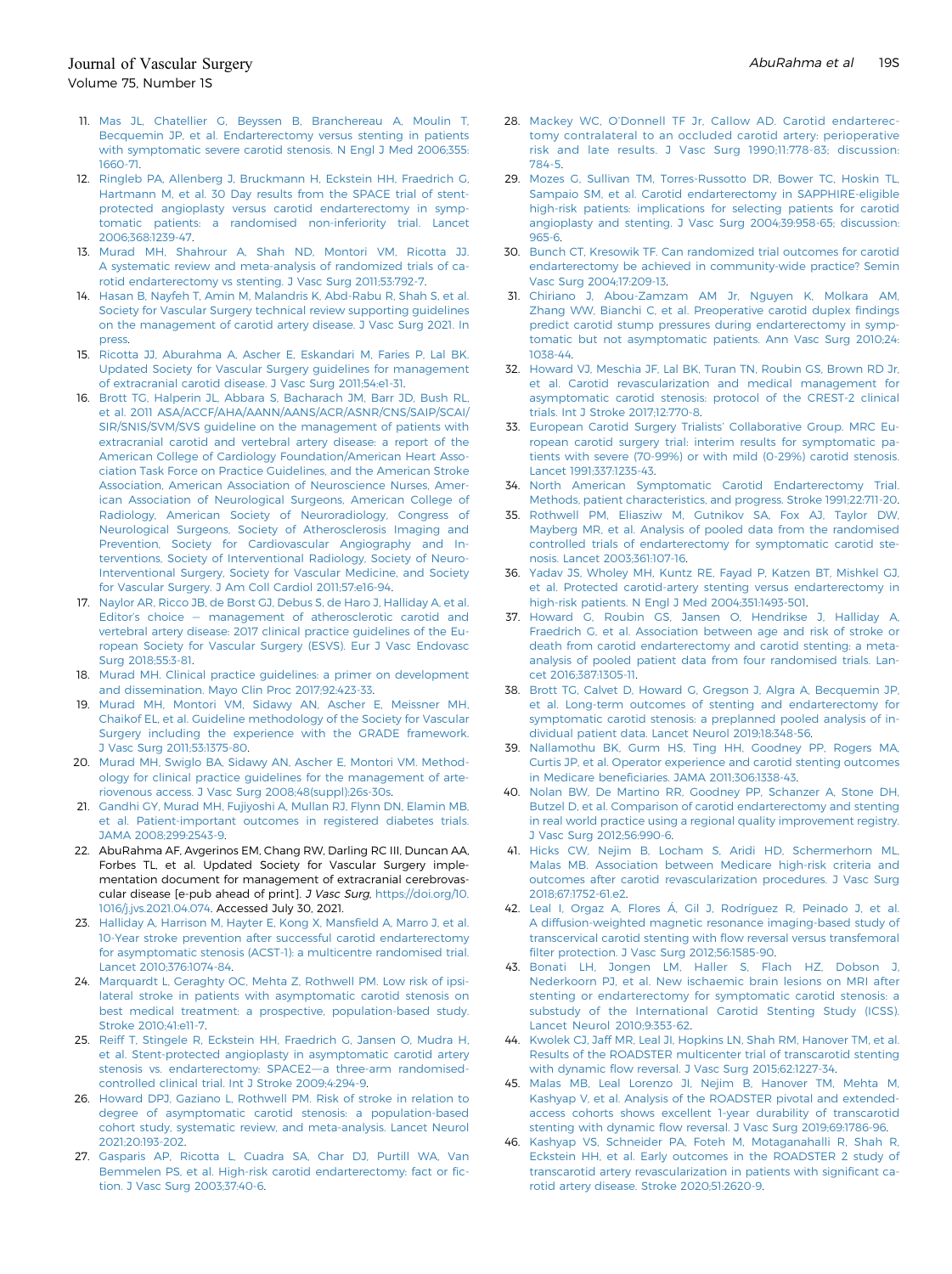- <span id="page-16-0"></span>47. [Schermerhorn ML, Liang P, Eldrup-Jorgensen J, Cronenwett JL,](http://refhub.elsevier.com/S0741-5214(21)00893-4/sref47) [Nolan BW, Kashyap VS, et al. Association of transcarotid artery](http://refhub.elsevier.com/S0741-5214(21)00893-4/sref47) [revascularization vs transfemoral carotid artery stenting with stroke](http://refhub.elsevier.com/S0741-5214(21)00893-4/sref47) [or death among patients with carotid artery stenosis. JAMA](http://refhub.elsevier.com/S0741-5214(21)00893-4/sref47) [2019;322:2313-22.](http://refhub.elsevier.com/S0741-5214(21)00893-4/sref47)
- <span id="page-16-1"></span>48. Malas MB, Dakour-Aridi H, Kashyap VS, Eldrup-Jorgensen J, Wang GJ, Motaganahalli RL, et al. Transcarotid revascularization with dynamic flow reversal versus carotid endarterectomy in the Vascular Quality Initiative surveillance project [e-pub ahead of print]. Ann Surg, <https://doi.org/10.1097/SLA.0000000000004496>. Accessed April 19, 2021.
- <span id="page-16-2"></span>49. [Columbo JA, Martinez-Camblor P, O](http://refhub.elsevier.com/S0741-5214(21)00893-4/sref49)'Malley AJ, Stone DH, [Kashyap VS, Powell RJ, et al. Association of adoption of transcarotid](http://refhub.elsevier.com/S0741-5214(21)00893-4/sref49) [artery revascularization with center-level perioperative outcomes.](http://refhub.elsevier.com/S0741-5214(21)00893-4/sref49) [JAMA Netw Open 2021;4:e2037885.](http://refhub.elsevier.com/S0741-5214(21)00893-4/sref49)
- <span id="page-16-3"></span>50. [Lal BK, Jordan W, Kashyap VS, Kwolek CJ, Moore WS, Mukherjee D,](http://refhub.elsevier.com/S0741-5214(21)00893-4/sref50) [et al. Clinical competence statement of the Society for Vascular](http://refhub.elsevier.com/S0741-5214(21)00893-4/sref50) [Surgery on training and credentialing for transcarotid artery revas](http://refhub.elsevier.com/S0741-5214(21)00893-4/sref50)[cularization. J Vasc Surg 2020;72:779-89.](http://refhub.elsevier.com/S0741-5214(21)00893-4/sref50)
- <span id="page-16-4"></span>51. [Johnston SC, Rothwell PM, Nguyen-Huynh MN, Giles MF, Elkins JS,](http://refhub.elsevier.com/S0741-5214(21)00893-4/sref51) [Bernstein AL, et al. Validation and re](http://refhub.elsevier.com/S0741-5214(21)00893-4/sref51)finement of scores to predict [very early stroke risk after transient ischaemic attack. Lancet](http://refhub.elsevier.com/S0741-5214(21)00893-4/sref51) [2007;369:283-92](http://refhub.elsevier.com/S0741-5214(21)00893-4/sref51).
- 52. [Salem MK, Sayers RD, Bown MJ, Eveson DJ, Robinson TG, Naylor AR.](http://refhub.elsevier.com/S0741-5214(21)00893-4/sref52) [Rapid access carotid endarterectomy can be performed in the](http://refhub.elsevier.com/S0741-5214(21)00893-4/sref52) [hyperacute period without a signi](http://refhub.elsevier.com/S0741-5214(21)00893-4/sref52)ficant increase in procedural risks. [Eur J Vasc Endovasc Surg 2011;41:222-8](http://refhub.elsevier.com/S0741-5214(21)00893-4/sref52).
- 53. [Sbarigia E, Toni D, Speziale F, Acconcia MC, Fiorani P. Early carotid](http://refhub.elsevier.com/S0741-5214(21)00893-4/sref53) [endarterectomy after ischemic stroke: the results of a prospective](http://refhub.elsevier.com/S0741-5214(21)00893-4/sref53) [multicenter Italian study. Eur J Vasc Endovasc Surg 2006;32:229-35](http://refhub.elsevier.com/S0741-5214(21)00893-4/sref53).
- <span id="page-16-5"></span>54. [Naylor AR. Delay may reduce procedural risk, but at what price to](http://refhub.elsevier.com/S0741-5214(21)00893-4/sref54) [the patient? Eur J Vasc Endovasc Surg 2008;35:383-91](http://refhub.elsevier.com/S0741-5214(21)00893-4/sref54).
- <span id="page-16-6"></span>55. [Sharpe R, Sayers RD, London NJ, Bown MJ, McCarthy MJ, Nasim A,](http://refhub.elsevier.com/S0741-5214(21)00893-4/sref55) [et al. Procedural risk following carotid endarterectomy in the hy](http://refhub.elsevier.com/S0741-5214(21)00893-4/sref55)[peracute period after onset of symptoms. Eur J Vasc Endovasc Surg](http://refhub.elsevier.com/S0741-5214(21)00893-4/sref55) [2013;46:519-24.](http://refhub.elsevier.com/S0741-5214(21)00893-4/sref55)
- <span id="page-16-7"></span>56. [Loftus IM, Paraskevas KI, Johal A, Waton S, Heikkila K, Naylor AR,](http://refhub.elsevier.com/S0741-5214(21)00893-4/sref56) et al. Editor's choice  $-$  [delays to surgery and procedural risks](http://refhub.elsevier.com/S0741-5214(21)00893-4/sref56) [following carotid endarterectomy in the UK National Vascular](http://refhub.elsevier.com/S0741-5214(21)00893-4/sref56) [Registry. Eur J Vasc Endovasc Surg 2016;52:438-43](http://refhub.elsevier.com/S0741-5214(21)00893-4/sref56).
- 57. Rantner B, Schmidauer C, Knofl[ach M, Fraedrich G. Very urgent](http://refhub.elsevier.com/S0741-5214(21)00893-4/sref57) [carotid endarterectomy does not increase the procedural risk. Eur J](http://refhub.elsevier.com/S0741-5214(21)00893-4/sref57) [Vasc Endovasc Surg 2015;49:129-36.](http://refhub.elsevier.com/S0741-5214(21)00893-4/sref57)
- <span id="page-16-10"></span>58. [Strömberg S, Gelin J, Osterberg T, Bergström GM, Karlström L,](http://refhub.elsevier.com/S0741-5214(21)00893-4/sref58) [Osterberg K. Very urgent carotid endarterectomy confers increased](http://refhub.elsevier.com/S0741-5214(21)00893-4/sref58) [procedural risk. Stroke 2012;43:1331-5](http://refhub.elsevier.com/S0741-5214(21)00893-4/sref58).
- <span id="page-16-8"></span>59. [Tanious A, Pothof AB, Boitano LT, Pendleton AA, Wang LJ, de](http://refhub.elsevier.com/S0741-5214(21)00893-4/sref59) [Borst GJ, et al. Timing of carotid endarterectomy after stroke:](http://refhub.elsevier.com/S0741-5214(21)00893-4/sref59) [retrospective review of prospectively collected national database.](http://refhub.elsevier.com/S0741-5214(21)00893-4/sref59) [Ann Surg 2018;268:449-56.](http://refhub.elsevier.com/S0741-5214(21)00893-4/sref59)
- <span id="page-16-9"></span>60. [Avgerinos ED, Farber A, Abou Ali AN, Rybin D, Doros G, Eslami MH.](http://refhub.elsevier.com/S0741-5214(21)00893-4/sref60) [Early carotid endarterectomy performed 2 to 5 days after the onset of](http://refhub.elsevier.com/S0741-5214(21)00893-4/sref60) [neurologic symptoms leads to comparable results to carotid endar](http://refhub.elsevier.com/S0741-5214(21)00893-4/sref60)[terectomy performed at later time points. J Vasc Surg 2017;66:1719-26](http://refhub.elsevier.com/S0741-5214(21)00893-4/sref60).
- <span id="page-16-11"></span>61. [Ali M, Stephenson J, Naylor AR. Delay prior to expedited carotid](http://refhub.elsevier.com/S0741-5214(21)00893-4/sref61) [endarterectomy: a prospective audit of practice. Eur J Vasc Endo](http://refhub.elsevier.com/S0741-5214(21)00893-4/sref61)[vasc Surg 2013;46:404-10.](http://refhub.elsevier.com/S0741-5214(21)00893-4/sref61)
- 62. [Baracchini C, Meneghetti G, Ballotta E. Early carotid endarterec](http://refhub.elsevier.com/S0741-5214(21)00893-4/sref62)[tomy in acute stroke. Cerebrovasc Dis 2005;19:417-8](http://refhub.elsevier.com/S0741-5214(21)00893-4/sref62).
- 63. [Capoccia L, Sbarigia E, Speziale F, Toni D, Fiorani P. Urgent carotid](http://refhub.elsevier.com/S0741-5214(21)00893-4/sref63) [endarterectomy to prevent recurrence and improve neurologic](http://refhub.elsevier.com/S0741-5214(21)00893-4/sref63) [outcome in mild-to-moderate acute neurologic events. J Vasc Surg](http://refhub.elsevier.com/S0741-5214(21)00893-4/sref63) [2011;53:622-7; discussion: 627-8.](http://refhub.elsevier.com/S0741-5214(21)00893-4/sref63)
- 64. [Mussa FF, Aaronson N, Lamparello PJ, Maldonado TS, Cayne NS,](http://refhub.elsevier.com/S0741-5214(21)00893-4/sref64) [Adelman MA, et al. Outcome of carotid endarterectomy for acute](http://refhub.elsevier.com/S0741-5214(21)00893-4/sref64) neurological defi[cit. Vasc Endovascular Surg 2009;43:364-9](http://refhub.elsevier.com/S0741-5214(21)00893-4/sref64).
- 65. [Paty PS, Darling RC III, Feustel PJ, Bernardini GL, Mehta M,](http://refhub.elsevier.com/S0741-5214(21)00893-4/sref65) [Ozsvath KJ, et al. Early carotid endarterectomy after acute stroke.](http://refhub.elsevier.com/S0741-5214(21)00893-4/sref65) [J Vasc Surg 2004;39:148-54.](http://refhub.elsevier.com/S0741-5214(21)00893-4/sref65)
- 66. [Rerkasem K, Rothwell PM. Systematic review of the operative risks](http://refhub.elsevier.com/S0741-5214(21)00893-4/sref66) [of carotid endarterectomy for recently symptomatic stenosis in](http://refhub.elsevier.com/S0741-5214(21)00893-4/sref66) [relation to the timing of surgery. Stroke 2009;40:e564-72.](http://refhub.elsevier.com/S0741-5214(21)00893-4/sref66)
- 67. [Rothwell PM, Eliasziw M, Gutnikov SA, Warlow CP, Barnett HJ. Sex](http://refhub.elsevier.com/S0741-5214(21)00893-4/sref67) [difference in the effect of time from symptoms to surgery on](http://refhub.elsevier.com/S0741-5214(21)00893-4/sref67)

benefi[t from carotid endarterectomy for transient ischemic attack](http://refhub.elsevier.com/S0741-5214(21)00893-4/sref67) [and nondisabling stroke. Stroke 2004;35:2855-61](http://refhub.elsevier.com/S0741-5214(21)00893-4/sref67).

- <span id="page-16-12"></span>68. [Qureshi AI, Alexandrov AV, Tegeler CH, Hobson RW II, Dennis Baker J,](http://refhub.elsevier.com/S0741-5214(21)00893-4/sref68) [Hopkins LN, et al. Guidelines for screening of extracranial carotid](http://refhub.elsevier.com/S0741-5214(21)00893-4/sref68) [artery disease: a statement for healthcare professionals from the](http://refhub.elsevier.com/S0741-5214(21)00893-4/sref68) [multidisciplinary practice guidelines committee of the American](http://refhub.elsevier.com/S0741-5214(21)00893-4/sref68) [Society of Neuroimaging; cosponsored by the Society of Vascular and](http://refhub.elsevier.com/S0741-5214(21)00893-4/sref68) [Interventional Neurology. J Neuroimaging 2007;17:19-47](http://refhub.elsevier.com/S0741-5214(21)00893-4/sref68).
- <span id="page-16-13"></span>[Rockman CB, Hoang H, Guo Y, Maldonado TS, Jacobowitz GR,](http://refhub.elsevier.com/S0741-5214(21)00893-4/sref69) [Talishinskiy T, et al. The prevalence of carotid artery stenosis varies](http://refhub.elsevier.com/S0741-5214(21)00893-4/sref69) signifi[cantly by race. J Vasc Surg 2013;57:327-37](http://refhub.elsevier.com/S0741-5214(21)00893-4/sref69).
- <span id="page-16-14"></span>70. [U.S. Preventive Services Task Force, Krist AH, Davidson KW,](http://refhub.elsevier.com/S0741-5214(21)00893-4/sref70) [Mangione CM, Barry MJ, Cabana M, et al. Screening for asymp](http://refhub.elsevier.com/S0741-5214(21)00893-4/sref70)[tomatic carotid artery stenosis: US Preventive Services task force](http://refhub.elsevier.com/S0741-5214(21)00893-4/sref70) [recommendation statement. JAMA 2021;325:476-81](http://refhub.elsevier.com/S0741-5214(21)00893-4/sref70).
- <span id="page-16-15"></span>71. [Gorelick PB, Sacco RL, Smith DB, Alberts M, Mustone-Alexander L,](http://refhub.elsevier.com/S0741-5214(21)00893-4/sref71) Rader D, et al. Prevention of a fi[rst stroke: a review of guidelines and](http://refhub.elsevier.com/S0741-5214(21)00893-4/sref71) [a multidisciplinary consensus statement from the National Stroke](http://refhub.elsevier.com/S0741-5214(21)00893-4/sref71) [Association. JAMA 1999;281:1112-20.](http://refhub.elsevier.com/S0741-5214(21)00893-4/sref71)
- <span id="page-16-16"></span>72. [Perry JR, Szalai JP, Norris JW. Consensus against both endarterec](http://refhub.elsevier.com/S0741-5214(21)00893-4/sref72)[tomy and routine screening for asymptomatic carotid artery ste](http://refhub.elsevier.com/S0741-5214(21)00893-4/sref72)[nosis. Canadian Stroke Consortium. Arch Neurol 1997;54:25-8](http://refhub.elsevier.com/S0741-5214(21)00893-4/sref72).
- <span id="page-16-17"></span>73. [Goldstein LB, Adams R, Alberts MJ, Appel LJ, Brass LM, Bushnell CD,](http://refhub.elsevier.com/S0741-5214(21)00893-4/sref73) [et al. Primary prevention of ischemic stroke: a guideline from the](http://refhub.elsevier.com/S0741-5214(21)00893-4/sref73) [American Heart Association/American Stroke Association Stroke](http://refhub.elsevier.com/S0741-5214(21)00893-4/sref73) [Council: cosponsored by the Atherosclerotic Peripheral Vascular](http://refhub.elsevier.com/S0741-5214(21)00893-4/sref73) [Disease Interdisciplinary Working Group; Cardiovascular Nursing](http://refhub.elsevier.com/S0741-5214(21)00893-4/sref73) [Council; Clinical Cardiology Council; Nutrition, Physical Activity, and](http://refhub.elsevier.com/S0741-5214(21)00893-4/sref73) [Metabolism Council; and the Quality of Care and Outcomes](http://refhub.elsevier.com/S0741-5214(21)00893-4/sref73) [Research Interdisciplinary Working Group: the American Academy of](http://refhub.elsevier.com/S0741-5214(21)00893-4/sref73) Neurology affi[rms the value of this guideline. Stroke 2006;37:1583-633.](http://refhub.elsevier.com/S0741-5214(21)00893-4/sref73)
- <span id="page-16-18"></span>74. [Bates ER, Babb JD, Casey DE Jr, Cates CU, Duckwiler GR,](http://refhub.elsevier.com/S0741-5214(21)00893-4/sref74) [Feldman TE, et al. ACCF/SCAI/SVMB/SIR/ASITN 2007 clinical expert](http://refhub.elsevier.com/S0741-5214(21)00893-4/sref74) [consensus document on carotid stenting. Vasc Med 2007;12:35-83](http://refhub.elsevier.com/S0741-5214(21)00893-4/sref74).
- <span id="page-16-19"></span>75. [Naylor AR. Cerebrovascular diseases. In: Sidawy AN, Perler BA, edi](http://refhub.elsevier.com/S0741-5214(21)00893-4/sref75)tors. Rutherford'[s Textbook of Vascular Surgery and Endovascular](http://refhub.elsevier.com/S0741-5214(21)00893-4/sref75) [Therapy. 9th ed. Philadelphia, PA: Elsevier; 2018. p. 1149-65.](http://refhub.elsevier.com/S0741-5214(21)00893-4/sref75)
- <span id="page-16-20"></span>76. [Jacobowitz GR, Rockman CB, Gagne PJ, Adelman MA,](http://refhub.elsevier.com/S0741-5214(21)00893-4/sref76) [Lamparello PJ, Landis R, et al. A model for predicting occult carotid](http://refhub.elsevier.com/S0741-5214(21)00893-4/sref76) artery stenosis: screening is justifi[ed in a selected population. J Vasc](http://refhub.elsevier.com/S0741-5214(21)00893-4/sref76) [Surg 2003;38:705-9](http://refhub.elsevier.com/S0741-5214(21)00893-4/sref76).
- <span id="page-16-21"></span>77. [Rockman CB, Jacobowitz GR, Gagne PJ, Adelman MA,](http://refhub.elsevier.com/S0741-5214(21)00893-4/sref77) [Lamparello PJ, Landis R, et al. Focused screening for occult carotid](http://refhub.elsevier.com/S0741-5214(21)00893-4/sref77) [artery disease: patients with known heart disease are at high risk.](http://refhub.elsevier.com/S0741-5214(21)00893-4/sref77) [J Vasc Surg 2004;39:44-51.](http://refhub.elsevier.com/S0741-5214(21)00893-4/sref77)
- <span id="page-16-22"></span>78. [Qureshi AI, Janardhan V, Bennett SE, Luft AR, Hopkins LN,](http://refhub.elsevier.com/S0741-5214(21)00893-4/sref78) [Guterman LR. Who should be screened for asymptomatic carotid](http://refhub.elsevier.com/S0741-5214(21)00893-4/sref78) [artery stenosis? Experience from the Western New York Stroke](http://refhub.elsevier.com/S0741-5214(21)00893-4/sref78) [Screening Program. J Neuroimaging 2001;11:105-11](http://refhub.elsevier.com/S0741-5214(21)00893-4/sref78).
- <span id="page-16-23"></span>79. [Ricotta JJ, Aburahma A, Ascher E, Eskandari M, Faries P, Lal BK.](http://refhub.elsevier.com/S0741-5214(21)00893-4/sref79) [Updated Society for Vascular Surgery guidelines for management](http://refhub.elsevier.com/S0741-5214(21)00893-4/sref79) [of extracranial carotid disease: executive summary. J Vasc Surg](http://refhub.elsevier.com/S0741-5214(21)00893-4/sref79) [2011;54:832-6](http://refhub.elsevier.com/S0741-5214(21)00893-4/sref79).
- <span id="page-16-24"></span>80. [Mackaay AJ, Beks PJ, Dur AH, Bischoff M, Scholma J, Heine RJ, et al.](http://refhub.elsevier.com/S0741-5214(21)00893-4/sref80) [The distribution of peripheral vascular disease in a Dutch Caucasian](http://refhub.elsevier.com/S0741-5214(21)00893-4/sref80) [population: comparison of type II diabetic and non-diabetic sub](http://refhub.elsevier.com/S0741-5214(21)00893-4/sref80)[jects. Eur J Vasc Endovasc Surg 1995;9:170-5](http://refhub.elsevier.com/S0741-5214(21)00893-4/sref80).
- <span id="page-16-25"></span>81. [Lin R, Hingorani A, Marks N, Ascher E, Jimenez R, Aboian E, et al.](http://refhub.elsevier.com/S0741-5214(21)00893-4/sref81) [Screening for carotid artery stenosis and renal artery stenosis in](http://refhub.elsevier.com/S0741-5214(21)00893-4/sref81) [patients undergoing tunneled cuffed hemodialysis catheter](http://refhub.elsevier.com/S0741-5214(21)00893-4/sref81) [placement. Vasc Endovasc Surg 2012;46:364-8.](http://refhub.elsevier.com/S0741-5214(21)00893-4/sref81)
- <span id="page-16-26"></span>82. [Kaul S, Alladi S, Mridula KR, Bandaru VC, Umamashesh M,](http://refhub.elsevier.com/S0741-5214(21)00893-4/sref82) [Anjanikumar D, et al. Prevalence and risk factors of asymptomatic](http://refhub.elsevier.com/S0741-5214(21)00893-4/sref82) [carotid artery stenosis in Indian population: an 8-year follow-up](http://refhub.elsevier.com/S0741-5214(21)00893-4/sref82) [study. Neurol India 2017;65:279-85.](http://refhub.elsevier.com/S0741-5214(21)00893-4/sref82)
- <span id="page-16-27"></span>83. [Bishara RA, Taha W, Alfarouk MO, Milik IA, Wilson N. Screening for](http://refhub.elsevier.com/S0741-5214(21)00893-4/sref83) signifi[cant carotid artery disease among a cohort of 1,000 Egyptian](http://refhub.elsevier.com/S0741-5214(21)00893-4/sref83) [patients. Vascular 2008;16:35-40](http://refhub.elsevier.com/S0741-5214(21)00893-4/sref83).
- <span id="page-16-28"></span>84. [Berens ES, Kouchoukos NT, Murphy SF, Wareing TH. Preoperative](http://refhub.elsevier.com/S0741-5214(21)00893-4/sref84) [carotid artery screening in elderly patients undergoing cardiac](http://refhub.elsevier.com/S0741-5214(21)00893-4/sref84) [surgery. J Vasc Surg 1992;15:313-21; discussion: 322-3](http://refhub.elsevier.com/S0741-5214(21)00893-4/sref84).
- <span id="page-16-29"></span>85. [Lin JC, Kabbani LS, Peterson EL, Masabni K, Morgan JA, Brooks S,](http://refhub.elsevier.com/S0741-5214(21)00893-4/sref85) [et al. Clinical utility of carotid duplex ultrasound prior to cardiac](http://refhub.elsevier.com/S0741-5214(21)00893-4/sref85) [surgery. J Vasc Surg 2016;63:710-4.](http://refhub.elsevier.com/S0741-5214(21)00893-4/sref85)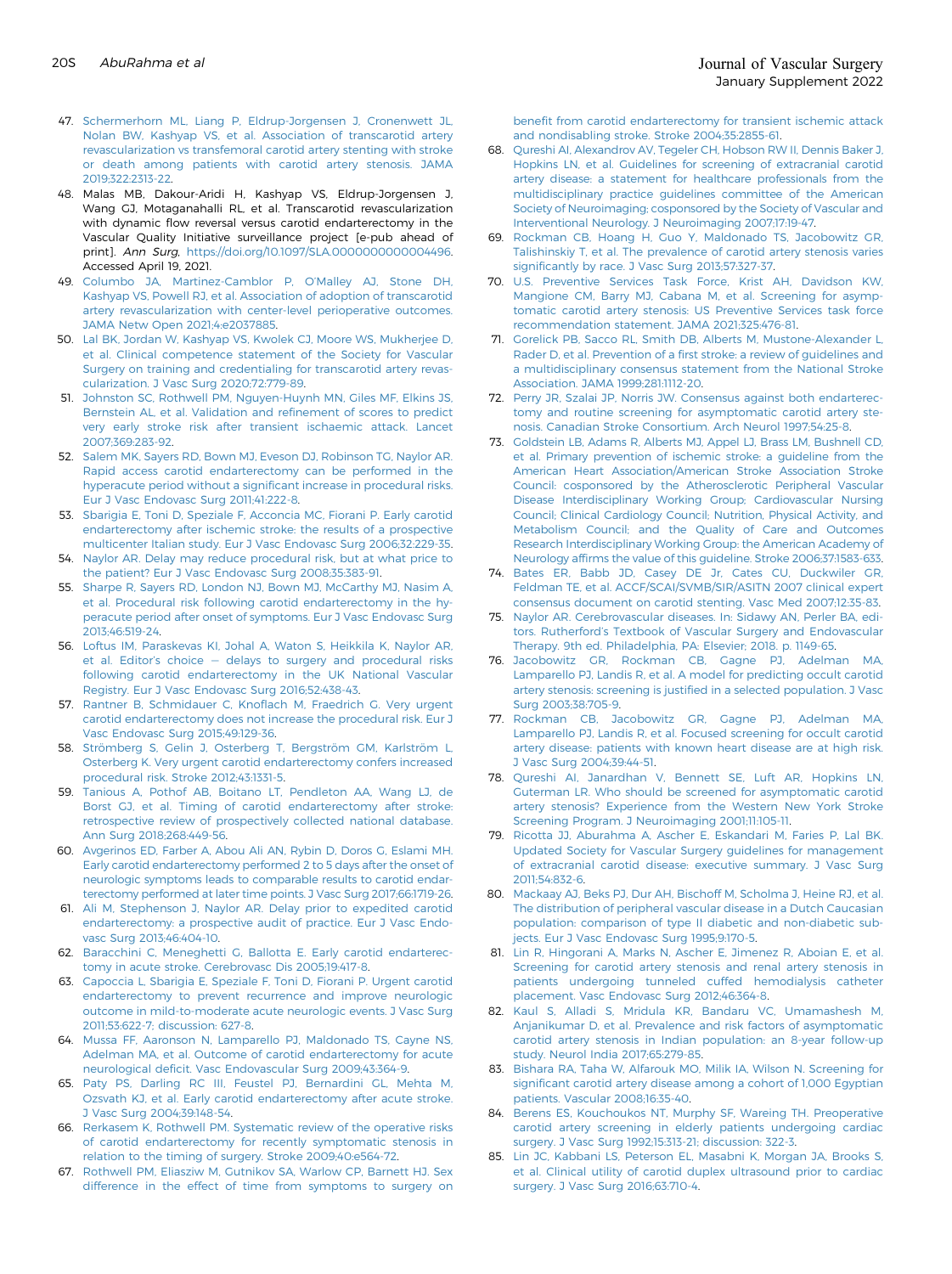- <span id="page-17-0"></span>86. [Marek J, Mills JL, Harvich J, Cui H, Fujitani RM. Utility of routine ca](http://refhub.elsevier.com/S0741-5214(21)00893-4/sref86)[rotid duplex screening in patients who have claudication. J Vasc](http://refhub.elsevier.com/S0741-5214(21)00893-4/sref86) [Surg 1996;24:572-7; discussion: 577-9](http://refhub.elsevier.com/S0741-5214(21)00893-4/sref86).
- <span id="page-17-1"></span>87. [Ramos MJ, Gonzalez-Fajardo JA, Vaquero-Puerta C, Vallina-](http://refhub.elsevier.com/S0741-5214(21)00893-4/sref87)[Victorero M, Vicente-Santiago M, Vaquero-Lorenzo F, et al.](http://refhub.elsevier.com/S0741-5214(21)00893-4/sref87) [Asymptomatic carotid stenosis in patients with intermittent](http://refhub.elsevier.com/S0741-5214(21)00893-4/sref87) [claudication: epidemiological study. J Cardiovasc Surg \(Torino\)](http://refhub.elsevier.com/S0741-5214(21)00893-4/sref87) [2011;52:761-8.](http://refhub.elsevier.com/S0741-5214(21)00893-4/sref87)
- <span id="page-17-2"></span>88. [Cheng SW, Wu LL, Lau H, Ting AC, Wong J. Prevalence of signi](http://refhub.elsevier.com/S0741-5214(21)00893-4/sref88)ficant [carotid stenosis in Chinese patients with peripheral and coronary](http://refhub.elsevier.com/S0741-5214(21)00893-4/sref88) [artery disease. Aust N Z J Surg 1999;69:44-7.](http://refhub.elsevier.com/S0741-5214(21)00893-4/sref88)
- 89. [Fowl RJ, Marsch JG, Love M, Patterson RB, Shukla R,](http://refhub.elsevier.com/S0741-5214(21)00893-4/sref89) [Kempczinski RF. Prevalence of hemodynamically signi](http://refhub.elsevier.com/S0741-5214(21)00893-4/sref89)ficant ste[nosis of the carotid artery in an asymptomatic veteran population.](http://refhub.elsevier.com/S0741-5214(21)00893-4/sref89) [Surg Gynecol Obstet 1991;172:13-6](http://refhub.elsevier.com/S0741-5214(21)00893-4/sref89).
- 90. [Gentile AT, Taylor LM Jr, Moneta GL, Porter JM. Prevalence of](http://refhub.elsevier.com/S0741-5214(21)00893-4/sref90) [asymptomatic carotid stenosis in patients undergoing infrainguinal](http://refhub.elsevier.com/S0741-5214(21)00893-4/sref90) [bypass surgery. Arch Surg 1995;130:900-4.](http://refhub.elsevier.com/S0741-5214(21)00893-4/sref90)
- 91. [House AK, Bell R, House J, Mastaglia F, Kumar A, D](http://refhub.elsevier.com/S0741-5214(21)00893-4/sref91)'Antuono M. [Asymptomatic carotid artery stenosis associated with peripheral](http://refhub.elsevier.com/S0741-5214(21)00893-4/sref91) [vascular disease: a prospective study. Cardiovasc Surg 1999;7:44-9.](http://refhub.elsevier.com/S0741-5214(21)00893-4/sref91)
- 92. [Klop RB, Eikelboom BC, Taks AC. Screening of the internal carotid](http://refhub.elsevier.com/S0741-5214(21)00893-4/sref92) [arteries in patients with peripheral vascular disease by colour-](http://refhub.elsevier.com/S0741-5214(21)00893-4/sref92)flow [duplex scanning. Eur J Vasc Surg 1991;5:41-5.](http://refhub.elsevier.com/S0741-5214(21)00893-4/sref92)
- 93. [Miralles M, Corominas A, Cotillas J, Castro F, Clara A, Vidal-](http://refhub.elsevier.com/S0741-5214(21)00893-4/sref93)[Barraquer F. Screening for carotid and renal artery stenoses in pa](http://refhub.elsevier.com/S0741-5214(21)00893-4/sref93)[tients with aortoiliac disease. Ann Vasc Surg 1998;12:17-22](http://refhub.elsevier.com/S0741-5214(21)00893-4/sref93).
- 94. [Pilcher JM, Danaher J, Khaw KT. The prevalence of asymptomatic](http://refhub.elsevier.com/S0741-5214(21)00893-4/sref94) [carotid artery disease in patients with peripheral vascular disease.](http://refhub.elsevier.com/S0741-5214(21)00893-4/sref94) [Clin Radiol 2000;55:56-61](http://refhub.elsevier.com/S0741-5214(21)00893-4/sref94).
- 95. [Valentine RJ, Hagino RT, Boyd PI, Kakish HB, Clagett GP. Utility of](http://refhub.elsevier.com/S0741-5214(21)00893-4/sref95) [carotid duplex in young adults with lower extremity atherosclerosis:](http://refhub.elsevier.com/S0741-5214(21)00893-4/sref95) [how aggressive should we be in screening young patients? Car](http://refhub.elsevier.com/S0741-5214(21)00893-4/sref95)[diovasc Surg 1997;5:408-13](http://refhub.elsevier.com/S0741-5214(21)00893-4/sref95).
- <span id="page-17-3"></span>96. [Yamamoto K, Miyata T, Nagayoshi M, Akagi D, Hosaka A, Miyahara T,](http://refhub.elsevier.com/S0741-5214(21)00893-4/sref96) [et al. Carotid endarterectomy may reduce the high stroke rate for](http://refhub.elsevier.com/S0741-5214(21)00893-4/sref96) [patients with the disease of abdominal aorta and peripheral ar](http://refhub.elsevier.com/S0741-5214(21)00893-4/sref96)[teries. Int Angiol 2006;25:35-9](http://refhub.elsevier.com/S0741-5214(21)00893-4/sref96).
- 97. [Yun WS, Rho YN, Park UJ, Lee KB, Kim DI, Kim YW. Prevalence of](http://refhub.elsevier.com/S0741-5214(21)00893-4/sref97) [asymptomatic critical carotid artery stenosis in Korean patients](http://refhub.elsevier.com/S0741-5214(21)00893-4/sref97) [with chronic atherosclerotic lower extremity ischemia: is a](http://refhub.elsevier.com/S0741-5214(21)00893-4/sref97) [screening carotid duplex ultrasonography worthwhile? J Korean](http://refhub.elsevier.com/S0741-5214(21)00893-4/sref97) [Med Sci 2010;25:1167-70](http://refhub.elsevier.com/S0741-5214(21)00893-4/sref97).
- <span id="page-17-4"></span>98. [Narayan P, Khan MW, Das D, Guha Biswas R, Das M, Rupert E. Ca](http://refhub.elsevier.com/S0741-5214(21)00893-4/sref98)[rotid artery screening at the time of coronary artery bypass](http://refhub.elsevier.com/S0741-5214(21)00893-4/sref98)-does it infl[uence neurological outcomes? Int J Cardiol 2017;243:140-4.](http://refhub.elsevier.com/S0741-5214(21)00893-4/sref98)
- 99. [Wanamaker KM, Moraca RJ, Nitzberg D, Magovern GJ Jr. Contem](http://refhub.elsevier.com/S0741-5214(21)00893-4/sref99)[porary incidence and risk factors for carotid artery disease in pa](http://refhub.elsevier.com/S0741-5214(21)00893-4/sref99)[tients referred for coronary artery bypass surgery. J Cardiothorac](http://refhub.elsevier.com/S0741-5214(21)00893-4/sref99) [Surg 2012;7:78.](http://refhub.elsevier.com/S0741-5214(21)00893-4/sref99)
- 100. [Anastasiadis K, Karamitsos TD, Velissaris I, Makrygiannakis K,](http://refhub.elsevier.com/S0741-5214(21)00893-4/sref100) [Kiskinis D. Preoperative screening and management of carotid ar](http://refhub.elsevier.com/S0741-5214(21)00893-4/sref100)[tery disease in patients undergoing cardiac surgery. Perfusion](http://refhub.elsevier.com/S0741-5214(21)00893-4/sref100) [2009;24:257-62.](http://refhub.elsevier.com/S0741-5214(21)00893-4/sref100)
- 101. [Ascher E, Hingorani A, Yorkovich W, Ramsey PJ, Salles-Cunha S.](http://refhub.elsevier.com/S0741-5214(21)00893-4/sref101) [Routine preoperative carotid duplex scanning in patients undergoing](http://refhub.elsevier.com/S0741-5214(21)00893-4/sref101) [open heart surgery: is it worthwhile? Ann Vasc Surg 2001;15:669-78.](http://refhub.elsevier.com/S0741-5214(21)00893-4/sref101)
- 102. [Cheng Y, Gao J, Wang J, Wang S, Peng J. Risk factors for carotid](http://refhub.elsevier.com/S0741-5214(21)00893-4/sref102) [artery stenosis in Chinese patients undergoing coronary artery](http://refhub.elsevier.com/S0741-5214(21)00893-4/sref102) [bypass graft interventions. Medicine \(Baltimore\) 2015;94:e1119.](http://refhub.elsevier.com/S0741-5214(21)00893-4/sref102)
- 103. [Chun LJ, Tsai J, Tam M, Prema J, Chen LH, Patel KK. Screening ca](http://refhub.elsevier.com/S0741-5214(21)00893-4/sref103)[rotid artery duplex in patients undergoing cardiac surgery. Ann](http://refhub.elsevier.com/S0741-5214(21)00893-4/sref103) [Vasc Surg 2014;28:1178-85](http://refhub.elsevier.com/S0741-5214(21)00893-4/sref103).
- <span id="page-17-6"></span>104. [Cornily JC, Le Saux D, Vinsonneau U, Bezon E, Le Ven F, Le Gal G,](http://refhub.elsevier.com/S0741-5214(21)00893-4/sref104) [et al. Assessment of carotid artery stenosis before coronary artery](http://refhub.elsevier.com/S0741-5214(21)00893-4/sref104) [bypass surgery: is it always necessary? Arch Cardiovasc Dis 2011;104:](http://refhub.elsevier.com/S0741-5214(21)00893-4/sref104) [77-83](http://refhub.elsevier.com/S0741-5214(21)00893-4/sref104).
- 105. [Dharmasaroja PA, Piyayotai D, Hutayanon P, Buakhamsri A,](http://refhub.elsevier.com/S0741-5214(21)00893-4/sref105) [Intharakham K. Extracranial carotid stenosis and peripheral arterial](http://refhub.elsevier.com/S0741-5214(21)00893-4/sref105) [disease in Thai patients with coronary artery disease. Angiology](http://refhub.elsevier.com/S0741-5214(21)00893-4/sref105) [2010;61:329-32](http://refhub.elsevier.com/S0741-5214(21)00893-4/sref105).
- 106. [Drohomirecka A, Ko](http://refhub.elsevier.com/S0741-5214(21)00893-4/sref106)ł[towski L, Kwinecki P, Wronecki K, Cicho](http://refhub.elsevier.com/S0741-5214(21)00893-4/sref106)ń [R.](http://refhub.elsevier.com/S0741-5214(21)00893-4/sref106) [Risk factors for carotid artery disease in patients scheduled for](http://refhub.elsevier.com/S0741-5214(21)00893-4/sref106) [coronary artery bypass grafting. Kardiol Pol 2010;68:789-94.](http://refhub.elsevier.com/S0741-5214(21)00893-4/sref106)
- 107. [Kawarada O, Yokoi Y, Morioka N, Nakata S, Higashiue S, Mori T, et al.](http://refhub.elsevier.com/S0741-5214(21)00893-4/sref107) [Carotid stenosis and peripheral artery disease in Japanese patients](http://refhub.elsevier.com/S0741-5214(21)00893-4/sref107) [with coronary artery disease undergoing coronary artery bypass](http://refhub.elsevier.com/S0741-5214(21)00893-4/sref107) [grafting. Circ J 2003;67:1003-6.](http://refhub.elsevier.com/S0741-5214(21)00893-4/sref107)
- <span id="page-17-5"></span>108. [Fassiadis N, Adams K, Zayed H, Goss D, Deane C, Maccarthy P, et al.](http://refhub.elsevier.com/S0741-5214(21)00893-4/sref108) [Occult carotid artery disease in patients who have undergone](http://refhub.elsevier.com/S0741-5214(21)00893-4/sref108) [coronary angioplasty. Interact Cardiovasc Thorac Surg 2008;7:](http://refhub.elsevier.com/S0741-5214(21)00893-4/sref108) [855-7](http://refhub.elsevier.com/S0741-5214(21)00893-4/sref108).
- <span id="page-17-7"></span>109. [Pickett CA, Jackson JL, Hemann BA, Atwood JE. Carotid bruits and](http://refhub.elsevier.com/S0741-5214(21)00893-4/sref109) [cerebrovascular disease risk: a meta-analysis. Stroke 2010;41:](http://refhub.elsevier.com/S0741-5214(21)00893-4/sref109) [2295-302](http://refhub.elsevier.com/S0741-5214(21)00893-4/sref109).
- <span id="page-17-8"></span>110. [Ratchford EV, Jin Z, Di Tullio MR, Salameh MJ, Homma S, Gan R,](http://refhub.elsevier.com/S0741-5214(21)00893-4/sref110) [et al. Carotid bruit for detection of hemodynamically signi](http://refhub.elsevier.com/S0741-5214(21)00893-4/sref110)ficant [carotid stenosis: the Northern Manhattan study. Neurol Res 2009;31:](http://refhub.elsevier.com/S0741-5214(21)00893-4/sref110) [748-52.](http://refhub.elsevier.com/S0741-5214(21)00893-4/sref110)
- <span id="page-17-9"></span>111. [Johansson EP, Wester P. Carotid bruits as predictor for carotid ste](http://refhub.elsevier.com/S0741-5214(21)00893-4/sref111)[noses detected by ultrasonography: an observational study. BMC](http://refhub.elsevier.com/S0741-5214(21)00893-4/sref111) [Neurol 2008;8:23.](http://refhub.elsevier.com/S0741-5214(21)00893-4/sref111)
- <span id="page-17-10"></span>112. [Xu J, Cao Y. Radiation-induced carotid artery stenosis: a compre](http://refhub.elsevier.com/S0741-5214(21)00893-4/sref112)[hensive review of the literature. Interv Neurol 2014;2:183-92.](http://refhub.elsevier.com/S0741-5214(21)00893-4/sref112)
- <span id="page-17-11"></span>113. [Steele SR, Martin MJ, Mullenix PS, Crawford JV, Cuadrado DS,](http://refhub.elsevier.com/S0741-5214(21)00893-4/sref113) [Andersen CA. Focused high-risk population screening for carotid](http://refhub.elsevier.com/S0741-5214(21)00893-4/sref113) [arterial stenosis after radiation therapy for head and neck cancer.](http://refhub.elsevier.com/S0741-5214(21)00893-4/sref113) [Am J Surg 2004;187:594-8](http://refhub.elsevier.com/S0741-5214(21)00893-4/sref113).
- <span id="page-17-12"></span>114. [Carmody BJ, Arora S, Avena R, Curry KM, Simpkins J, Cosby K, et al.](http://refhub.elsevier.com/S0741-5214(21)00893-4/sref114) [Accelerated carotid artery disease after high-dose head and neck](http://refhub.elsevier.com/S0741-5214(21)00893-4/sref114) [radiotherapy: is there a role for routine carotid duplex surveillance?](http://refhub.elsevier.com/S0741-5214(21)00893-4/sref114) [J Vasc Surg 1999;30:1045-51](http://refhub.elsevier.com/S0741-5214(21)00893-4/sref114).
- <span id="page-17-13"></span>115. [Kurvers HA, van der Graaf Y, Blankensteijn JD, Visseren FL,](http://refhub.elsevier.com/S0741-5214(21)00893-4/sref115) [Eikelboom B. Screening for asymptomatic internal carotid artery](http://refhub.elsevier.com/S0741-5214(21)00893-4/sref115) [stenosis and aneurysm of the abdominal aorta: comparing the yield](http://refhub.elsevier.com/S0741-5214(21)00893-4/sref115) [between patients with manifest atherosclerosis and patients with](http://refhub.elsevier.com/S0741-5214(21)00893-4/sref115) [risk factors for atherosclerosis only. J Vasc Surg 2003;37:1226-33](http://refhub.elsevier.com/S0741-5214(21)00893-4/sref115).
- <span id="page-17-14"></span>116. [Vranes M, Davidovic L, Vasic D, Radmili O. Coexistence of internal](http://refhub.elsevier.com/S0741-5214(21)00893-4/sref116) [carotid artery stenosis in patients with abdominal aortic aneurysm.](http://refhub.elsevier.com/S0741-5214(21)00893-4/sref116) [Korean Circ J 2013;43:550-6.](http://refhub.elsevier.com/S0741-5214(21)00893-4/sref116)
- <span id="page-17-15"></span>117. [Gray C, Goodman P, Cullen P, Badger SA, O](http://refhub.elsevier.com/S0741-5214(21)00893-4/sref117)'Malley K, O'[Donohoe MK, et al. Screening for peripheral arterial disease and](http://refhub.elsevier.com/S0741-5214(21)00893-4/sref117) [carotid artery disease in patients with abdominal aortic aneurysm.](http://refhub.elsevier.com/S0741-5214(21)00893-4/sref117) [Angiology 2016;67:346-9](http://refhub.elsevier.com/S0741-5214(21)00893-4/sref117).
- <span id="page-17-16"></span>118. [Berger JS, Hochman J, Lobach I, Adelman MA, Riles TS,](http://refhub.elsevier.com/S0741-5214(21)00893-4/sref118) Rockman CB. Modifi[able risk factor burden and the prevalence of](http://refhub.elsevier.com/S0741-5214(21)00893-4/sref118) [peripheral artery disease in different vascular territories. J Vasc Surg](http://refhub.elsevier.com/S0741-5214(21)00893-4/sref118) [2013;58:673-81.e1](http://refhub.elsevier.com/S0741-5214(21)00893-4/sref118).
- <span id="page-17-17"></span>119. [Razzouk L, Rockman CB, Patel MR, Guo Y, Adelman MA, Riles TS,](http://refhub.elsevier.com/S0741-5214(21)00893-4/sref119) [et al. Co-existence of vascular disease in different arterial beds:](http://refhub.elsevier.com/S0741-5214(21)00893-4/sref119) [peripheral artery disease and carotid artery stenosis](http://refhub.elsevier.com/S0741-5214(21)00893-4/sref119)-data from Life [Line Screening\(](http://refhub.elsevier.com/S0741-5214(21)00893-4/sref119)®[\). Atherosclerosis 2015;241:687-91.](http://refhub.elsevier.com/S0741-5214(21)00893-4/sref119)
- <span id="page-17-18"></span>120. [Kakkos SK, Sabetai M, Tegos T, Stevens J, Thomas D, Grif](http://refhub.elsevier.com/S0741-5214(21)00893-4/sref120)fin M, et al. [Silent embolic infarcts on computed tomography brain scans and](http://refhub.elsevier.com/S0741-5214(21)00893-4/sref120) [risk of ipsilateral hemispheric events in patients with asymptomatic](http://refhub.elsevier.com/S0741-5214(21)00893-4/sref120) [internal carotid artery stenosis. J Vasc Surg 2009;49:902-9.](http://refhub.elsevier.com/S0741-5214(21)00893-4/sref120)
- <span id="page-17-19"></span>121. [Paraskevas KI, Veith FJ, Spence JD. How to identify which](http://refhub.elsevier.com/S0741-5214(21)00893-4/sref121) [patients with asymptomatic carotid stenosis could bene](http://refhub.elsevier.com/S0741-5214(21)00893-4/sref121)fit [from endarterectomy or stenting. Stroke Vasc Neurol 2018;3:](http://refhub.elsevier.com/S0741-5214(21)00893-4/sref121) [92-100](http://refhub.elsevier.com/S0741-5214(21)00893-4/sref121).
- <span id="page-17-20"></span>122. [Nicolaides AN, Kakkos SK, Grif](http://refhub.elsevier.com/S0741-5214(21)00893-4/sref122)fin M, Sabetai M, Dhanjil S, [Thomas DJ, et al. Effect of image normalization on carotid plaque](http://refhub.elsevier.com/S0741-5214(21)00893-4/sref122) classifi[cation and the risk of ipsilateral hemispheric ischemic events:](http://refhub.elsevier.com/S0741-5214(21)00893-4/sref122) [results from the asymptomatic carotid stenosis and risk of stroke](http://refhub.elsevier.com/S0741-5214(21)00893-4/sref122) [study. Vascular 2005;13:211-21.](http://refhub.elsevier.com/S0741-5214(21)00893-4/sref122)
- <span id="page-17-21"></span>123. [Wardlaw JM, Chappell FM, Stevenson M, De Nigris E, Thomas S,](http://refhub.elsevier.com/S0741-5214(21)00893-4/sref123) [Gillard J, et al. Accurate, practical and cost-effective assessment of](http://refhub.elsevier.com/S0741-5214(21)00893-4/sref123) [carotid stenosis in the UK. Health Technol Assess 2006;10. iii-iv, ix-x,](http://refhub.elsevier.com/S0741-5214(21)00893-4/sref123) [1-182](http://refhub.elsevier.com/S0741-5214(21)00893-4/sref123).
- <span id="page-17-22"></span>124. [Loftus IM, McCarthy MJ, Pau H, Hartshorne T, Bell PR, London NJ, et al.](http://refhub.elsevier.com/S0741-5214(21)00893-4/sref124) [Carotid endarterectomy without angiography does not compromise](http://refhub.elsevier.com/S0741-5214(21)00893-4/sref124) [operative outcome. Eur J Vasc Endovasc Surg 1998;16:489-93](http://refhub.elsevier.com/S0741-5214(21)00893-4/sref124).
- <span id="page-17-23"></span>125. [AbuRahma AF, Srivastava M, Stone PA, Mousa AY, Jain A, Dean LS,](http://refhub.elsevier.com/S0741-5214(21)00893-4/sref125) [et al. Critical appraisal of the carotid duplex consensus criteria in](http://refhub.elsevier.com/S0741-5214(21)00893-4/sref125) [the diagnosis of carotid artery stenosis. J Vasc Surg 2011;53:53-9;](http://refhub.elsevier.com/S0741-5214(21)00893-4/sref125) [discussion: 59-0](http://refhub.elsevier.com/S0741-5214(21)00893-4/sref125).
- <span id="page-17-24"></span>126. [Grant EG, Benson CB, Moneta GL, Alexandrov AV, Baker JD, Bluth EI,](http://refhub.elsevier.com/S0741-5214(21)00893-4/sref126) [et al. Carotid artery stenosis: grayscale and Doppler ultrasound](http://refhub.elsevier.com/S0741-5214(21)00893-4/sref126)